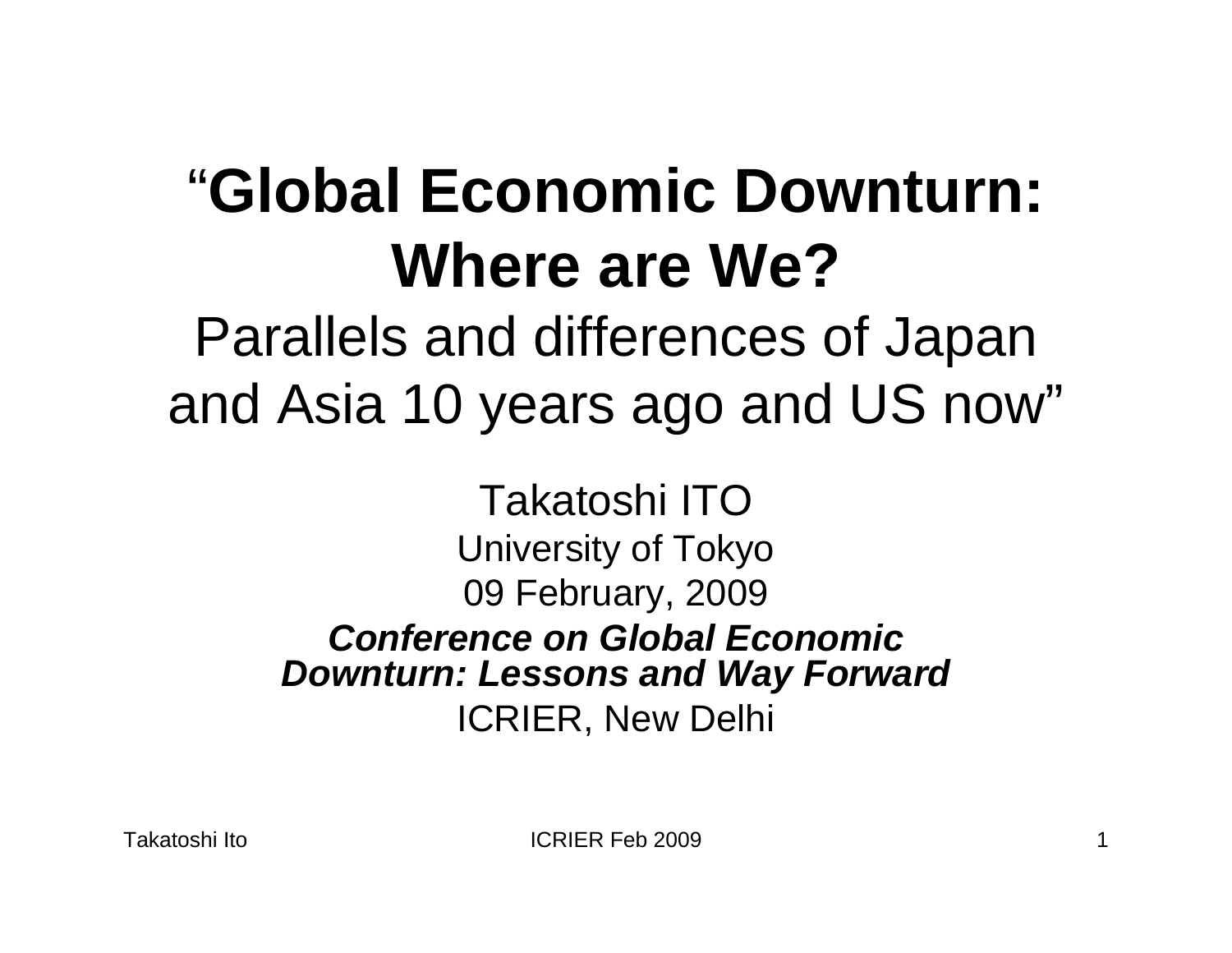# Summary: what happened?

- Financial Problem
	- – Started as a US housing bubble burst
		- Subprime mortgage problem
		- Securitization was a key
	- Losses were widely shared by financial institutions and investors around the world
	- –Quickly spread to other securities markets
	- De-leveraging, financial institutions sell assets and pay back borrowings
- Real-side decline
	- Wealth effects (housing equity, financial wealth destroyed) Æ *C* decline
	- Credit crunch, uncertain future demands Æ *I* decline
	- Downward spiral of Y, Production,  $L \rightarrow$  Recession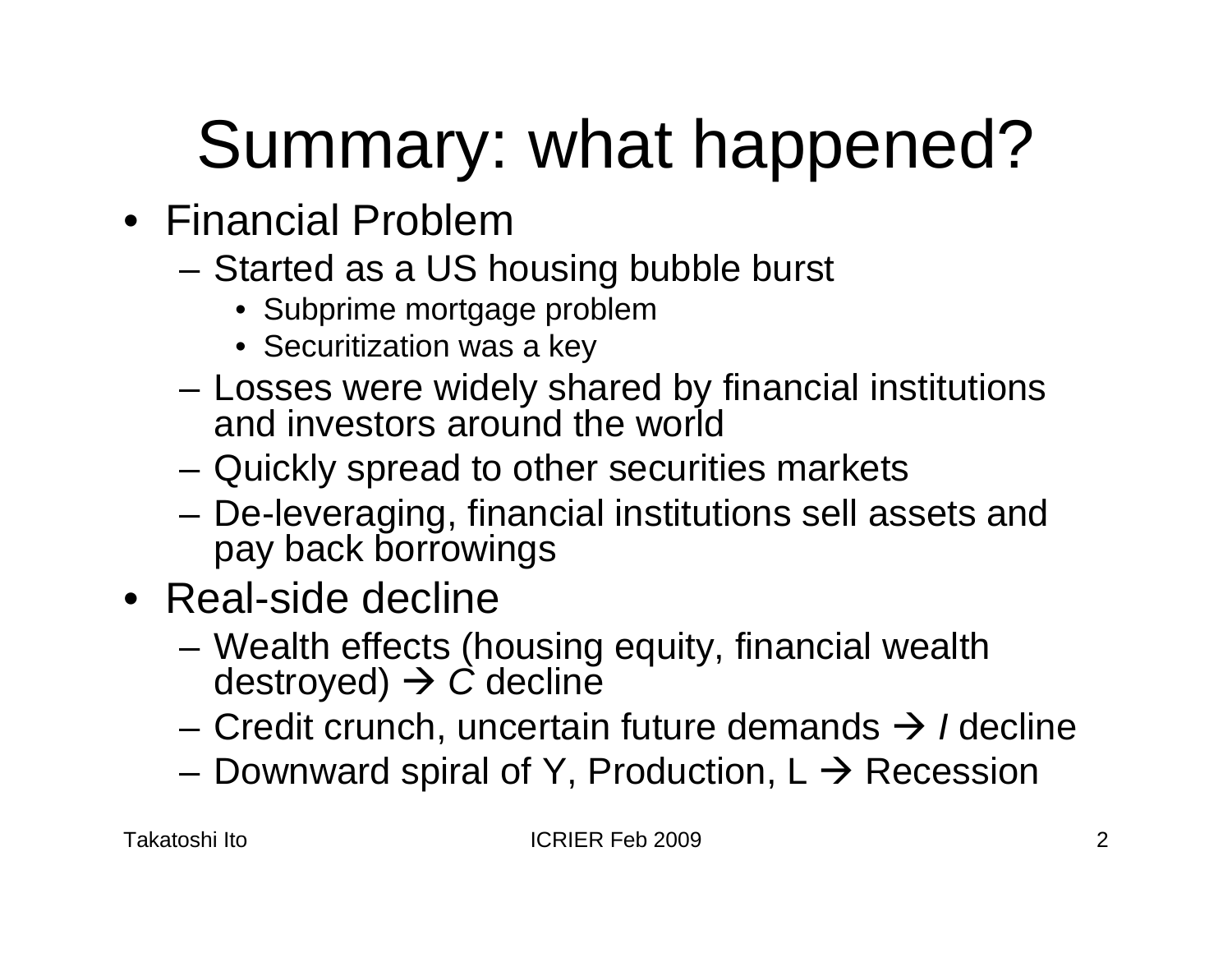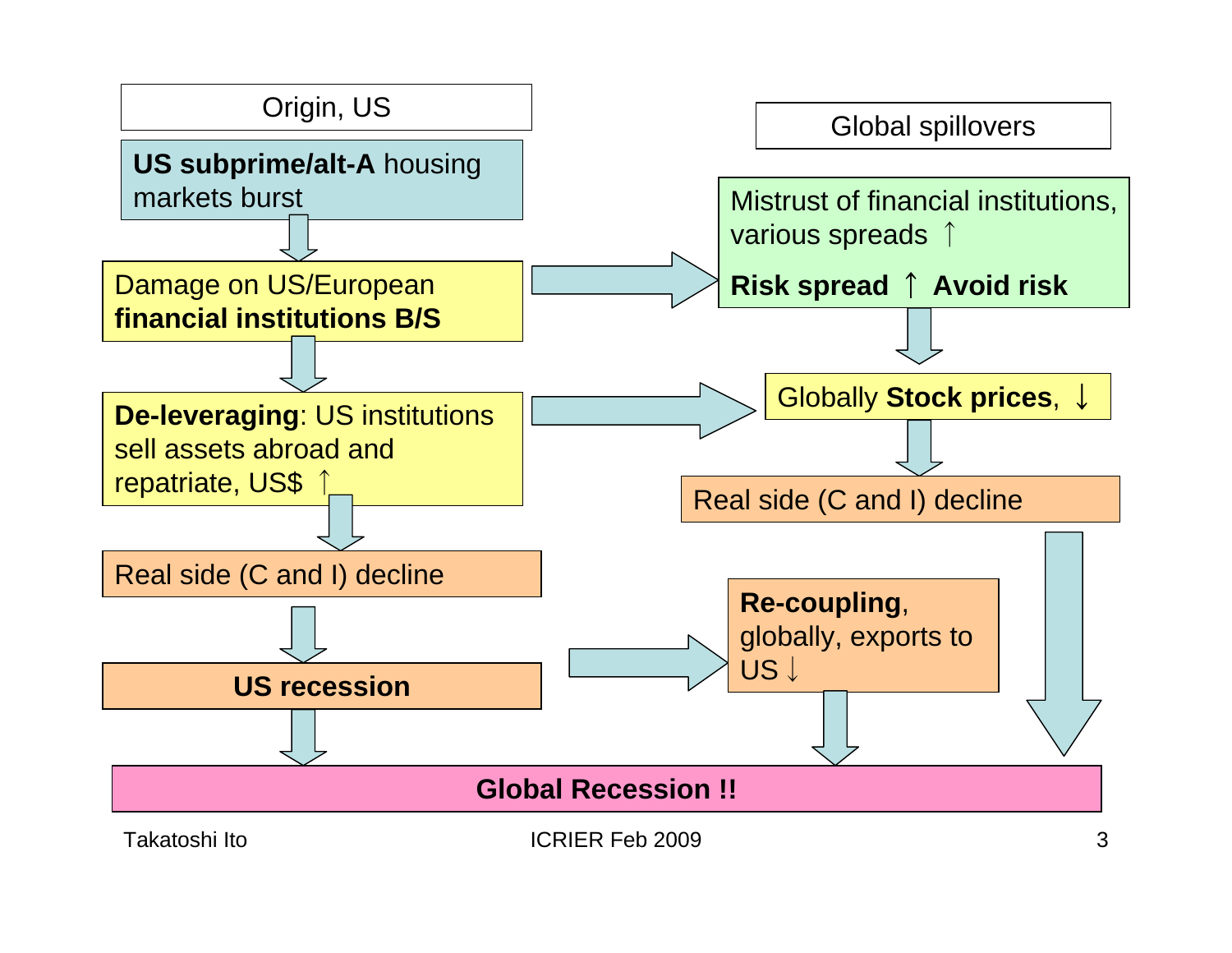

Source: Bank of Japan, Financial Stability Report, March 2008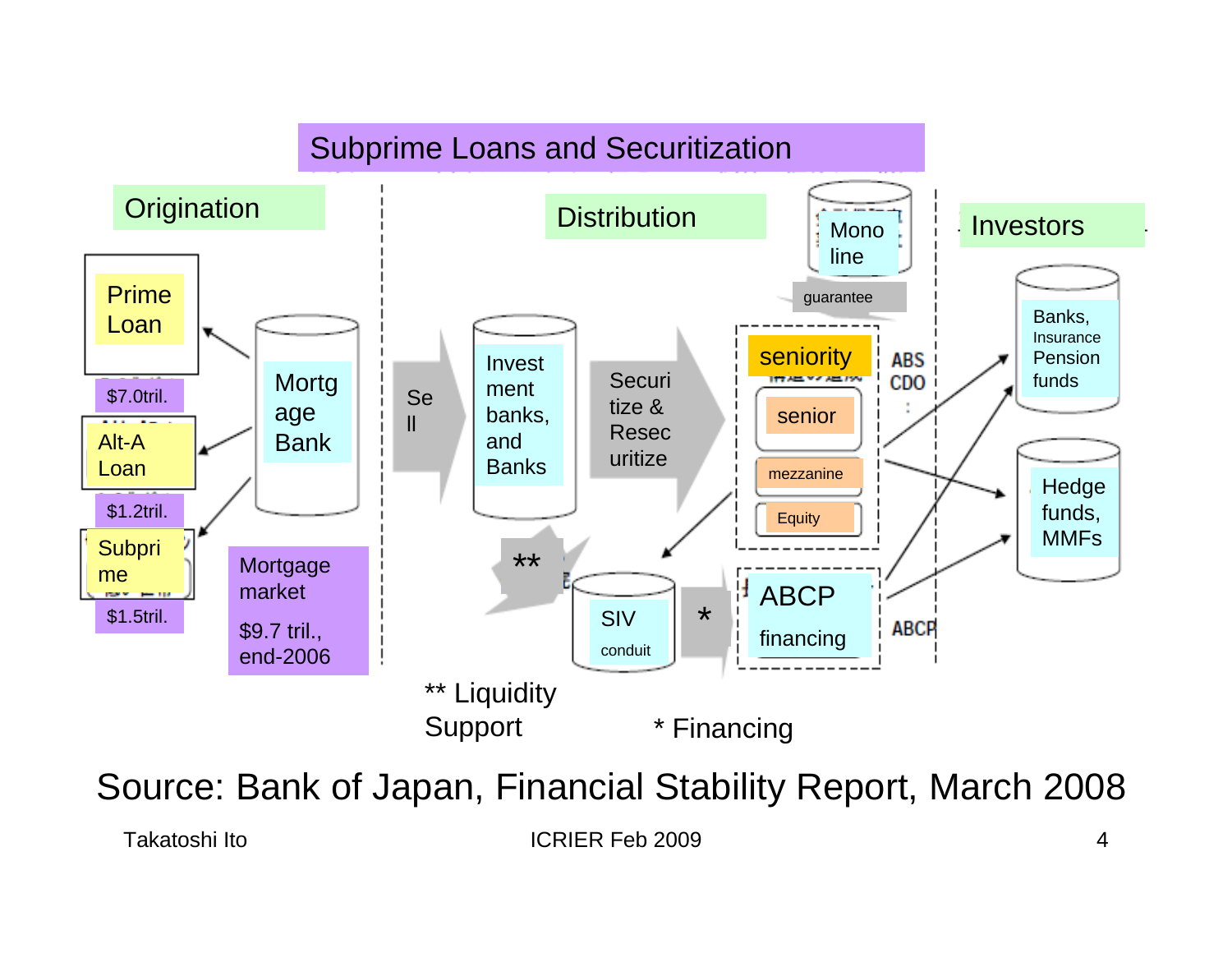#### Time-line

- 2002-2006, Housing boom
	- Subprime problem started around 2004/05
		- $\bullet~$  Teaser rate  $\rightarrow$  two-year time bomb
- 2006/07, default rate of subprime increased
- 2007, spring/summer, financial institutions reveal losses
- 2007 November. CitiCorp and others capital injection from China and Middle-East
- 2008, March. Bear and Stearns, rescue merger
- TARP, GSE,
- 2008, November. Lehman Brothers, bankruptcy, chapter 11  $\rightarrow$  Dramatically changed the scenery
- AIG de facto nationalization, government capital injection, MMF guaranteed, interbank liabilities guaranteed, more government capital injection, deposit guarantee
- Record decline in various production  $\rightarrow$  Fiscal stimulus,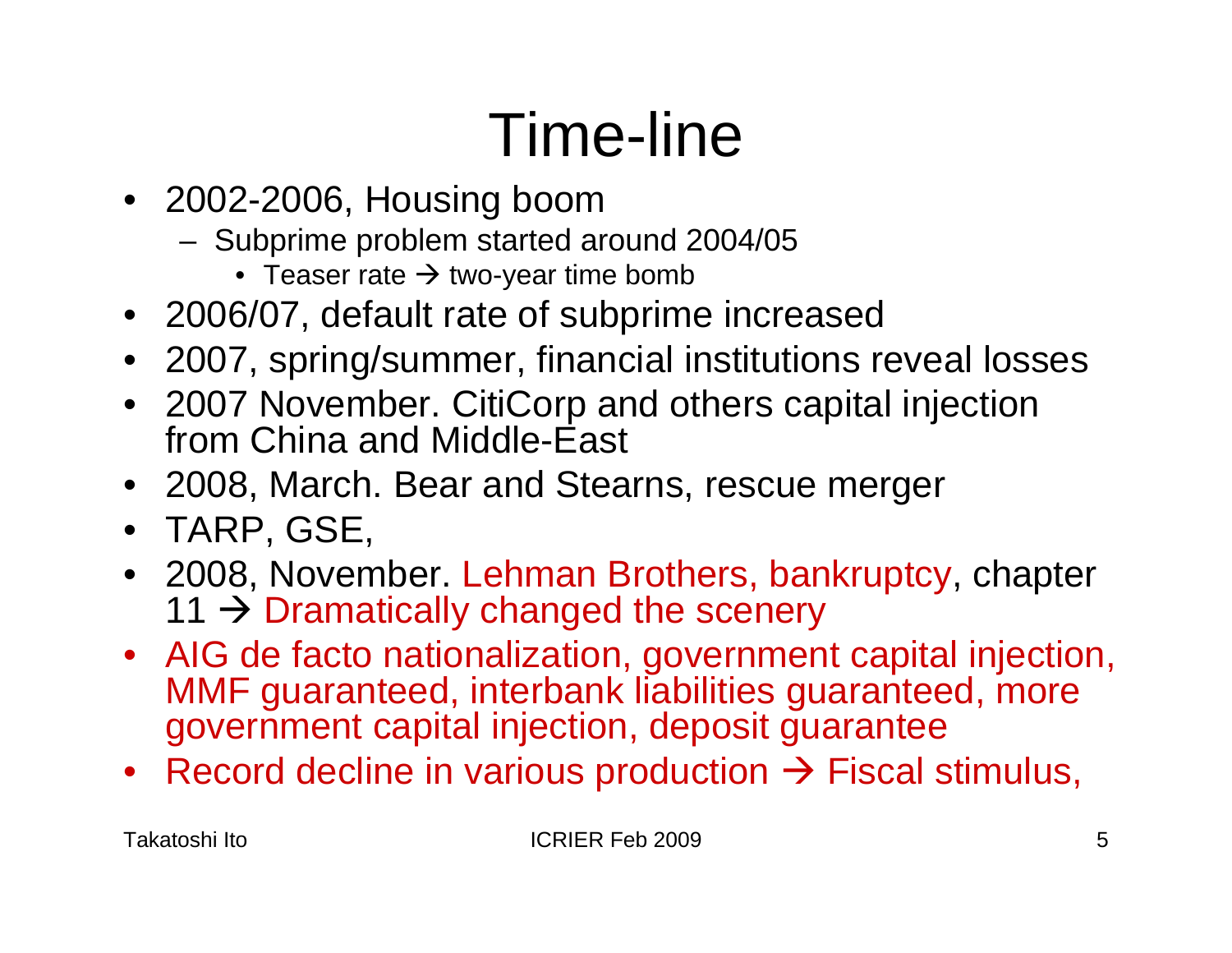## The rest of presentation: Outline

- Opening question
- Putting into a perspective: Bubble and Burst: Comparison of the US in 2007-2008 and Japan in 1997-98
	- –(1) Crisis Mechanism
	- –(2) Crisis Management
- What central banks can do beyond global ZIRP?
- Will fiscal stimulus work?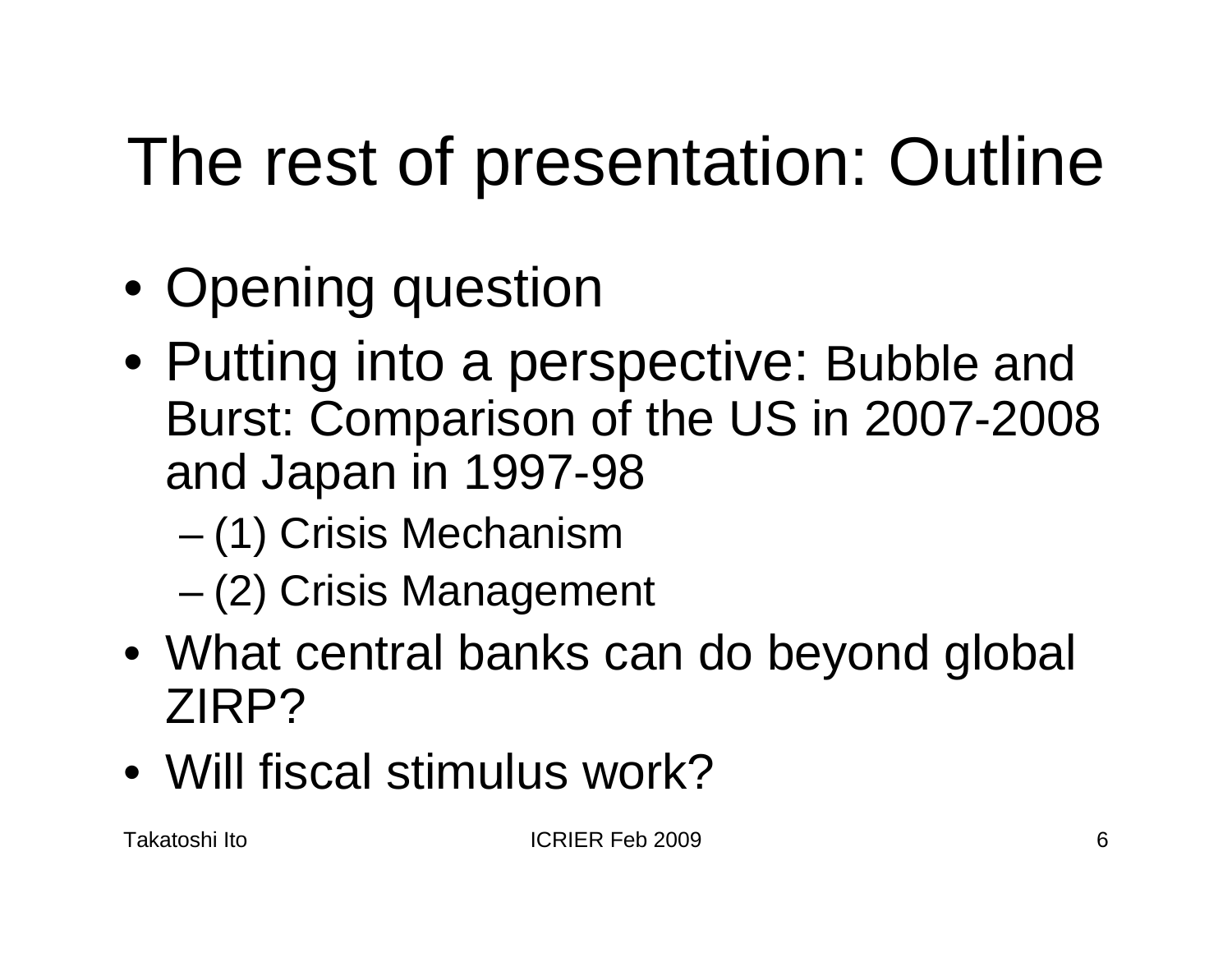#### Memorable Quotes, US Treasury Secretary on Japanese NPL

- "Why don't Japanese banks foreclose NPL properties and auction them. Once the bottom is found, real estate prices have only one way up, and the investors will be happy to purchase them"
	- – US Treasury Secretary in a private meeting with economists in Tokyo, sometime during the lost decade of Japan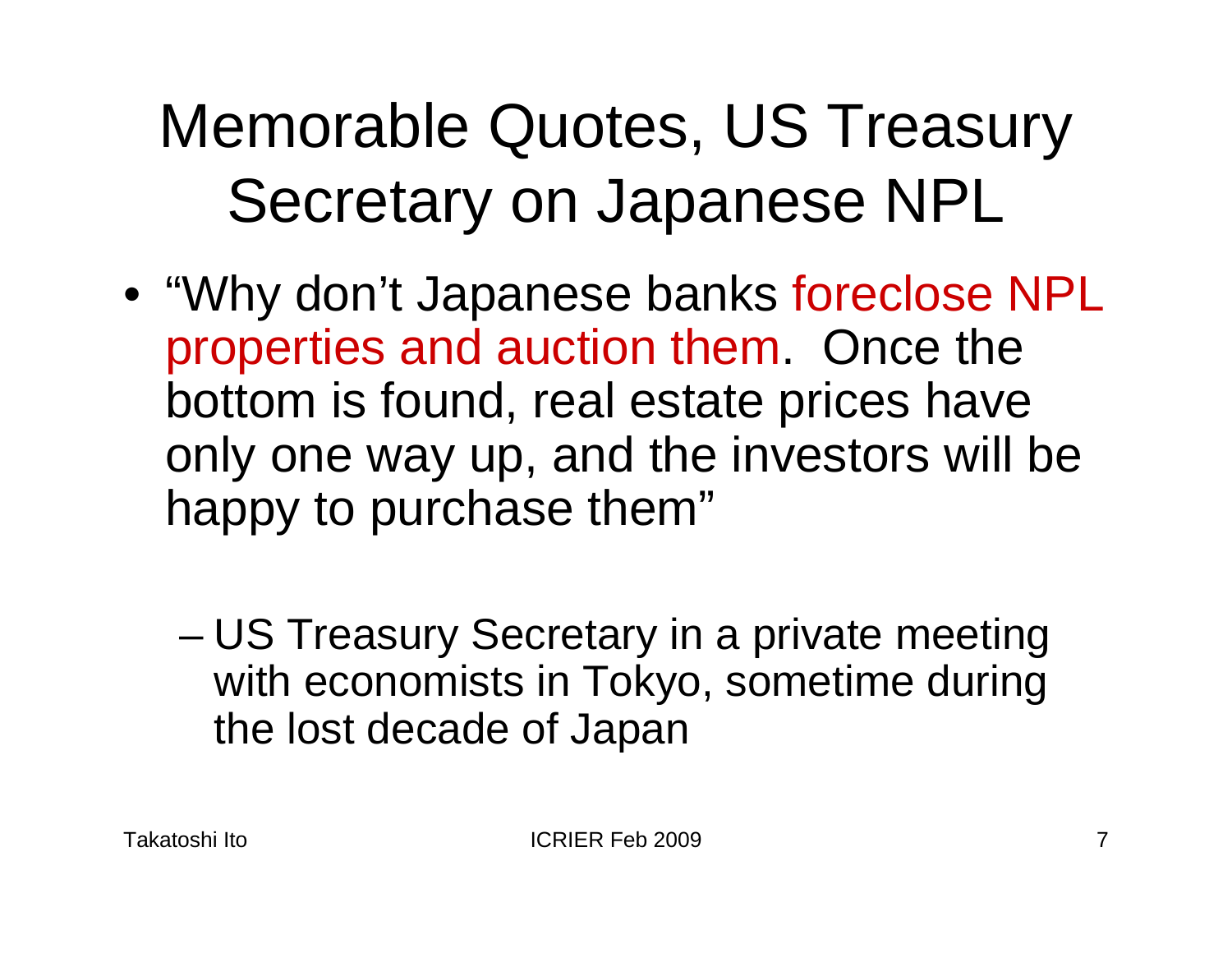#### Also in Asia

- US advice to Asia (1997-98)
	- $\mathcal{L}_{\mathcal{A}}$ Implicit guarantee by the government is a problem.
	- – "Liquidity support" to banks should be stopped. They may be insolvent. Due diligence is important Introduce Mark to market accounting
	- Do not ban short-selling. Hedge funds are good guys providing liquidity. No reason to regulate. If they attack a currency or company, there is good reason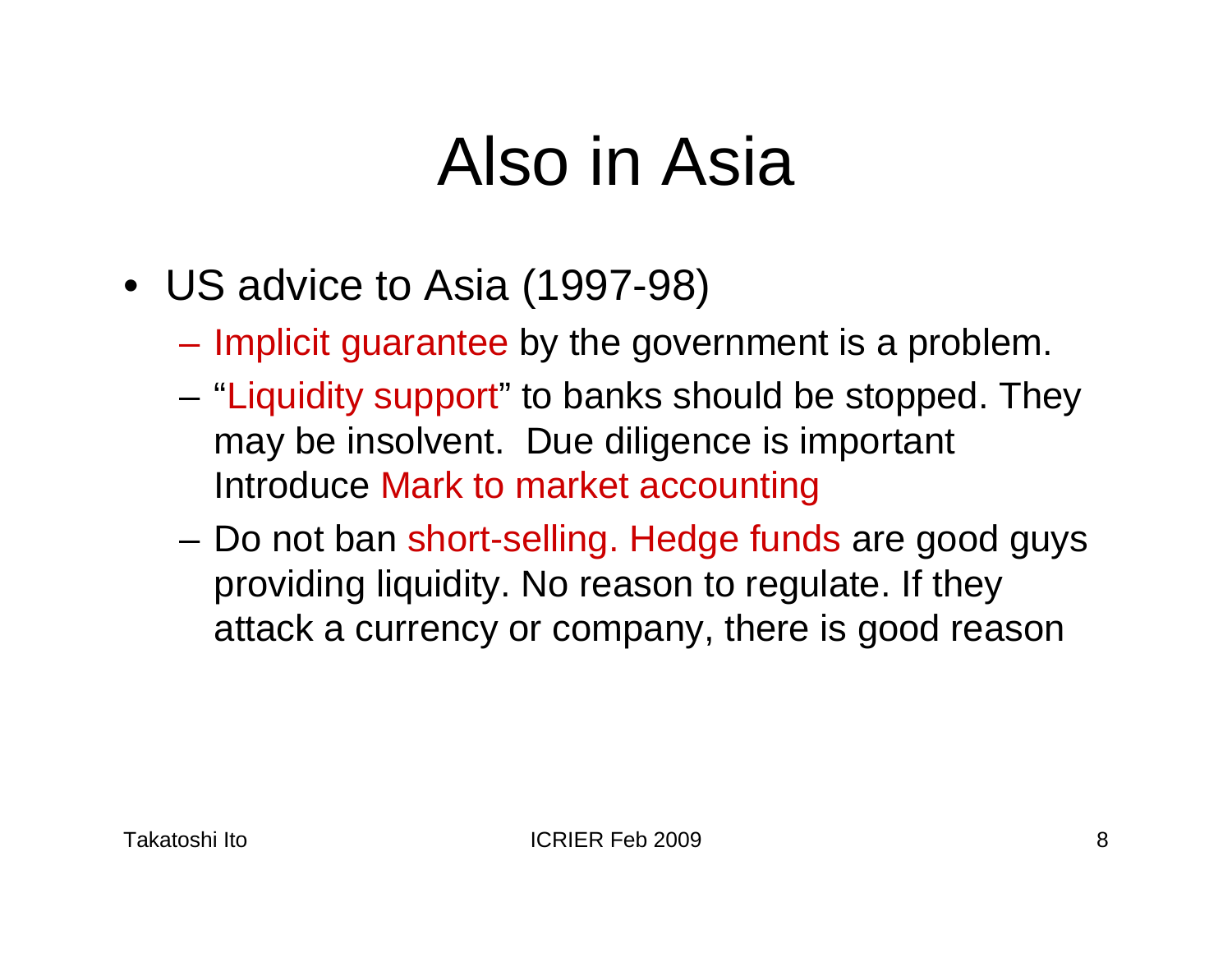# (1) Opening Question

- It seems that "US now" is NOT following what US told Japan (and Asia) 10 years ago—three possibilities
	- – (A) American advices 10 years ago were totally wrong
	- (B) Americans are not doing right things right now
	- – (C) The two crises are fundamentally, totally different in nature?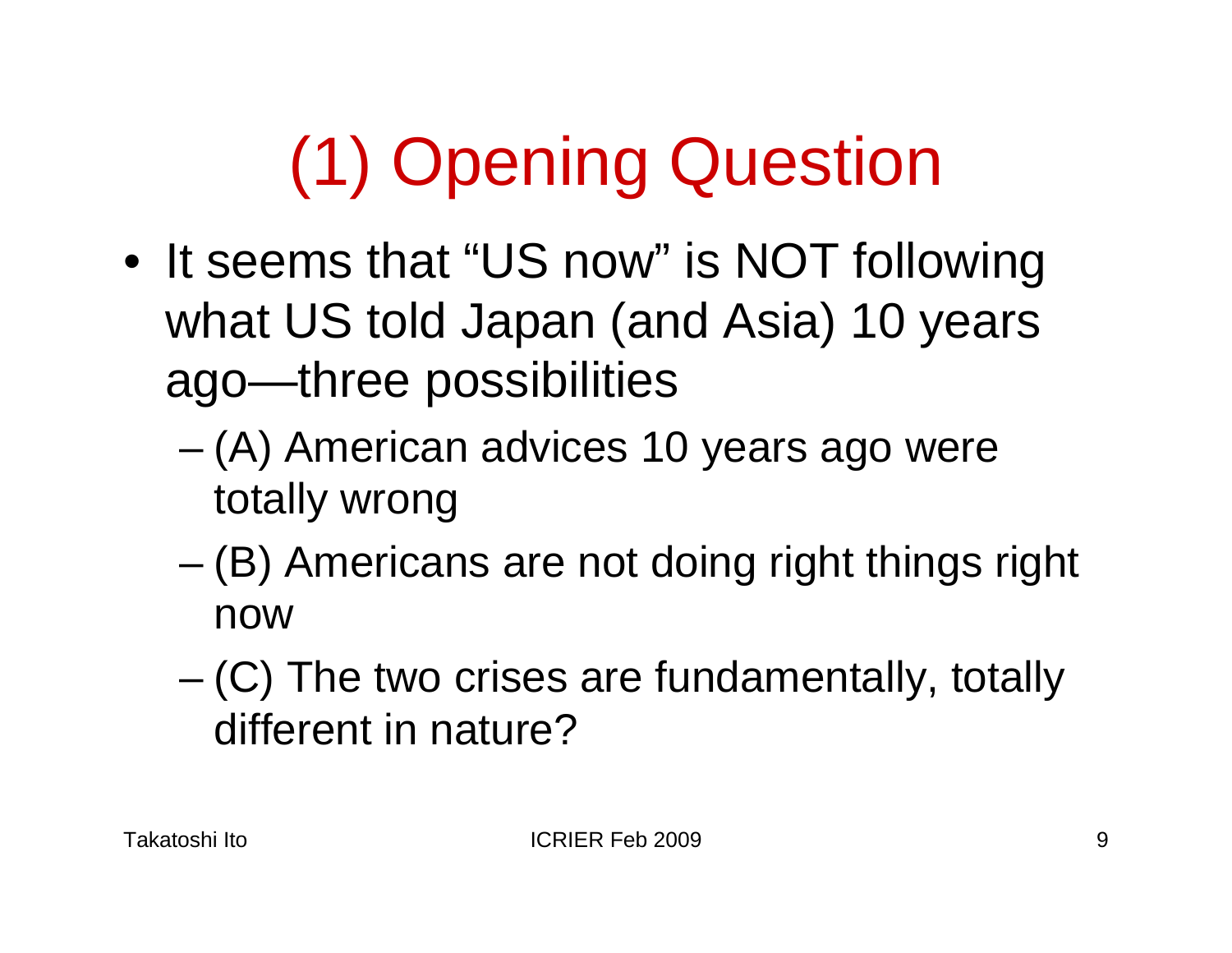## Housing market Problem

• A lot of parallels between Japan, 1985- 2003 and US, 2002-2009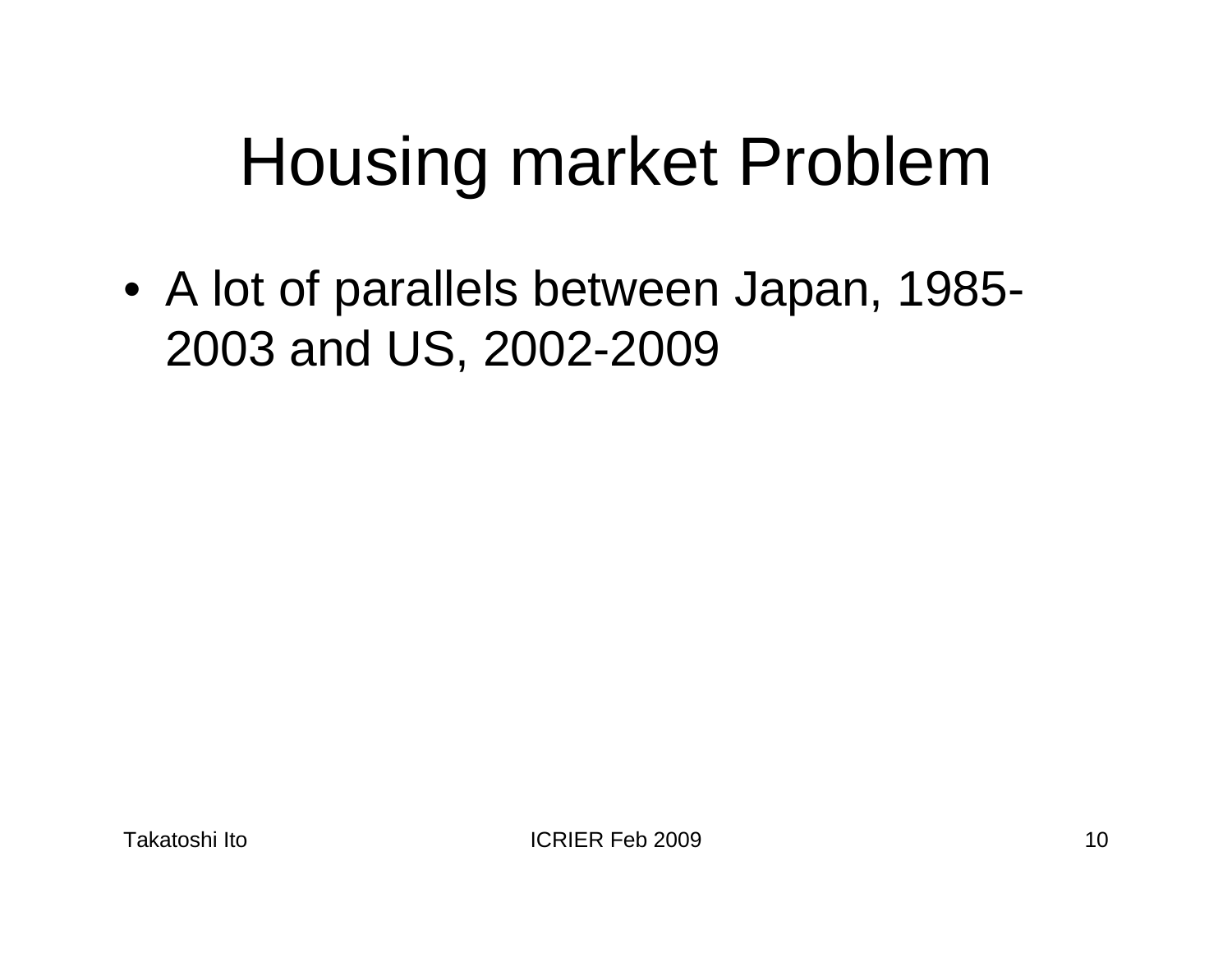#### Housing (Real Estate) Boom and burst

- Japanese housing bubble (1980s)
	- 3-fold increase in 6 years
	- All lost in the following 12 years
- Is this what will happen in US?
	- More than double in 8 years
	- –Just lost 20% from the peak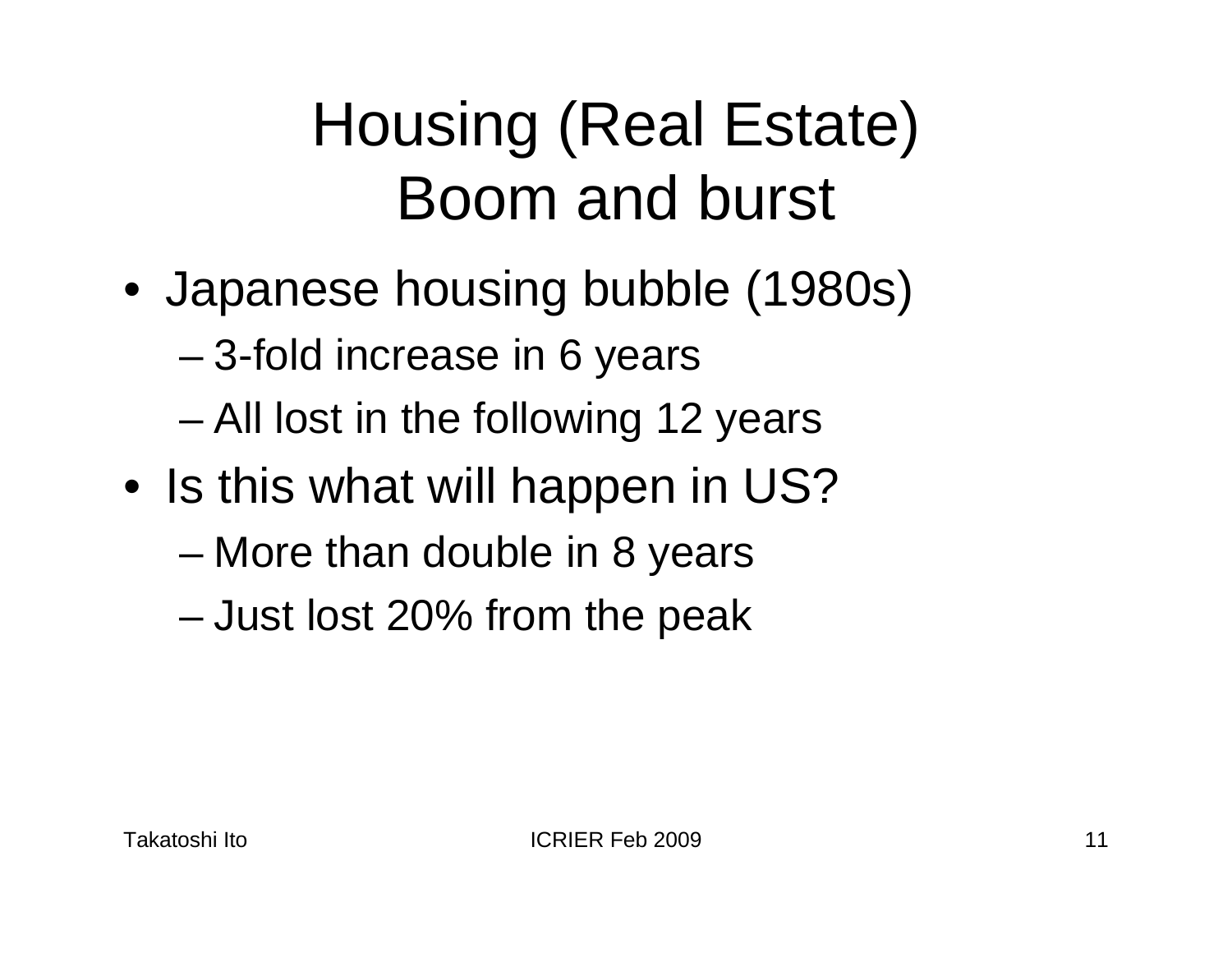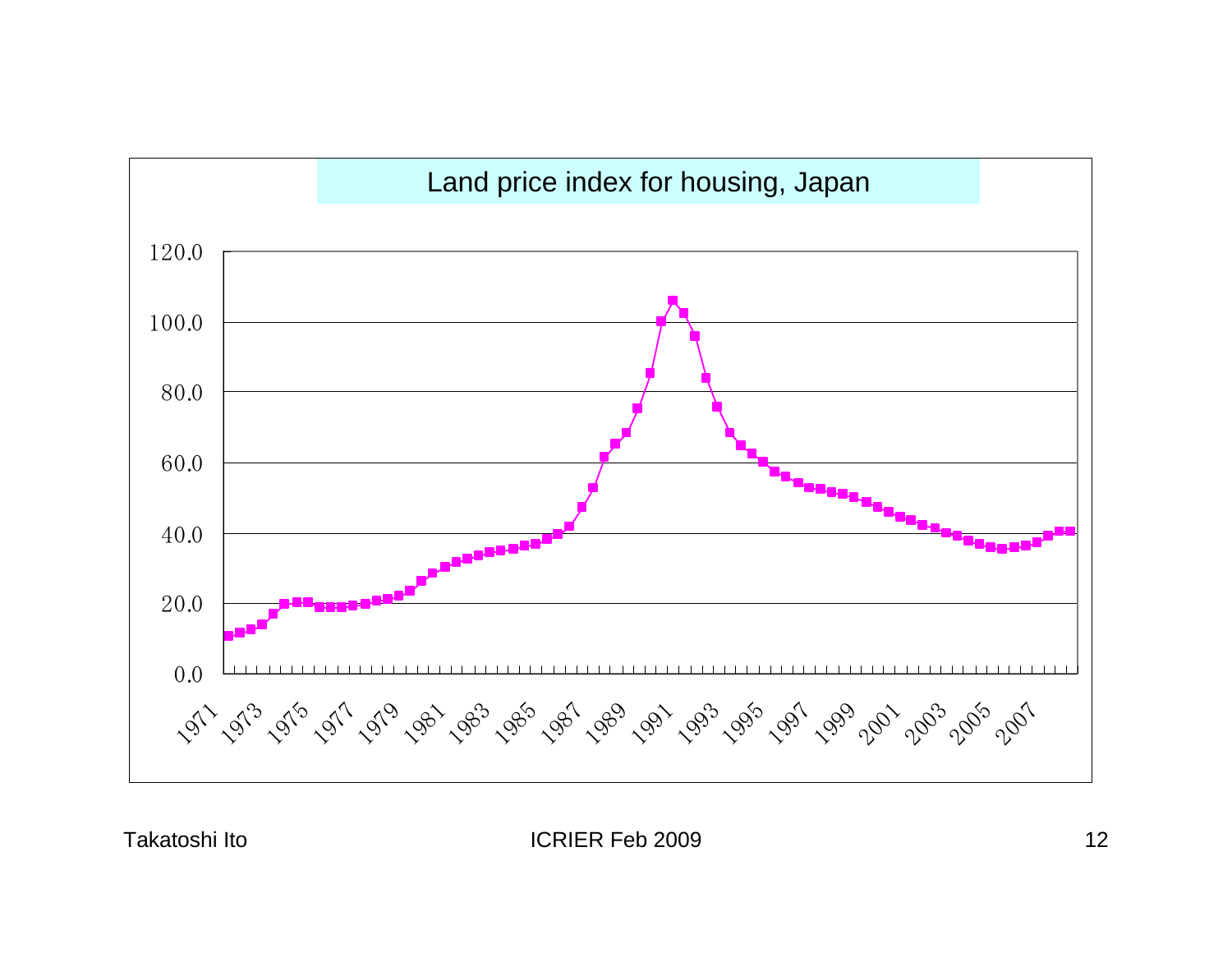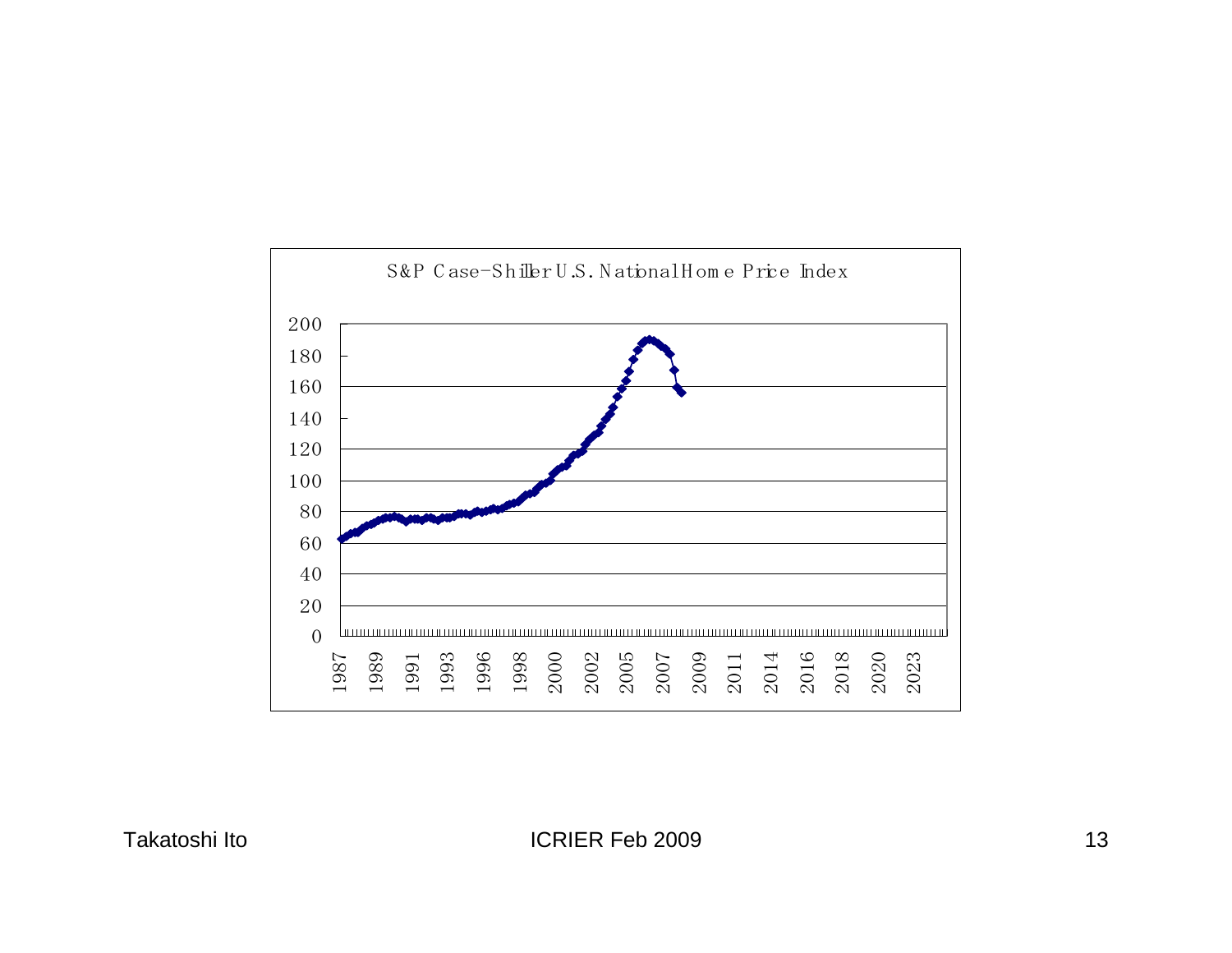#### Is US following Japanese footsteps? --16 years later



Takatoshi Ito 14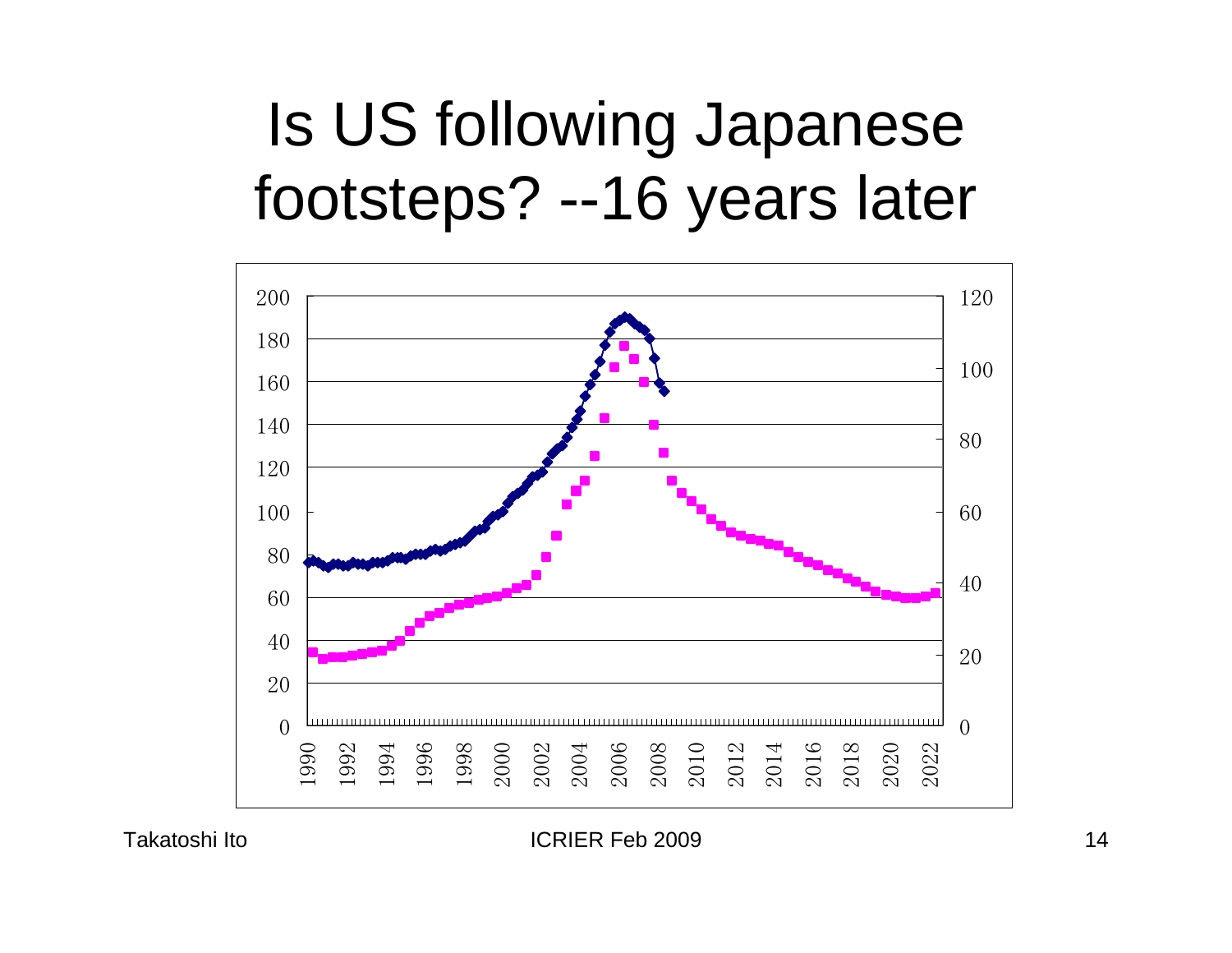## US housing prices may fall further

- Compare the Japanese boom and bust (Land for Housing index) with US boom and bust (Case-Schiller)
- •Maybe US is only the 3<sup>rd</sup> inning of the bust process, if the parallel holds
- Maybe 700 billion may not be enough, if US starts to buying distressed assets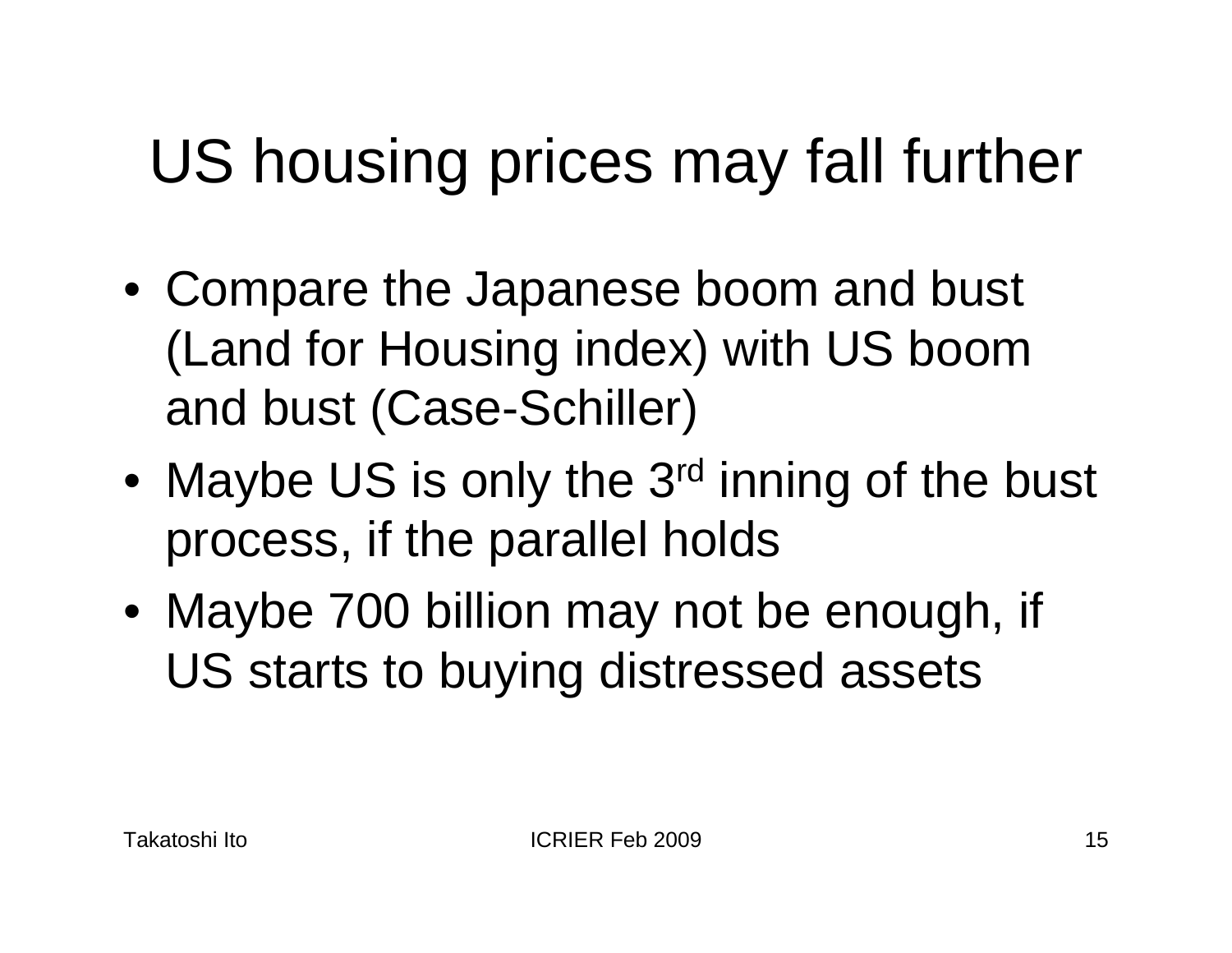# (1) Crisis Mechanism

- Bubble and Burst
	- How bubble was formed and encouraged
		- Starting point, good fundamentals
	- Why did the authorities not take actions
		- No other bad signs like inflation
		- Reason to believe good fundamentals explain a boom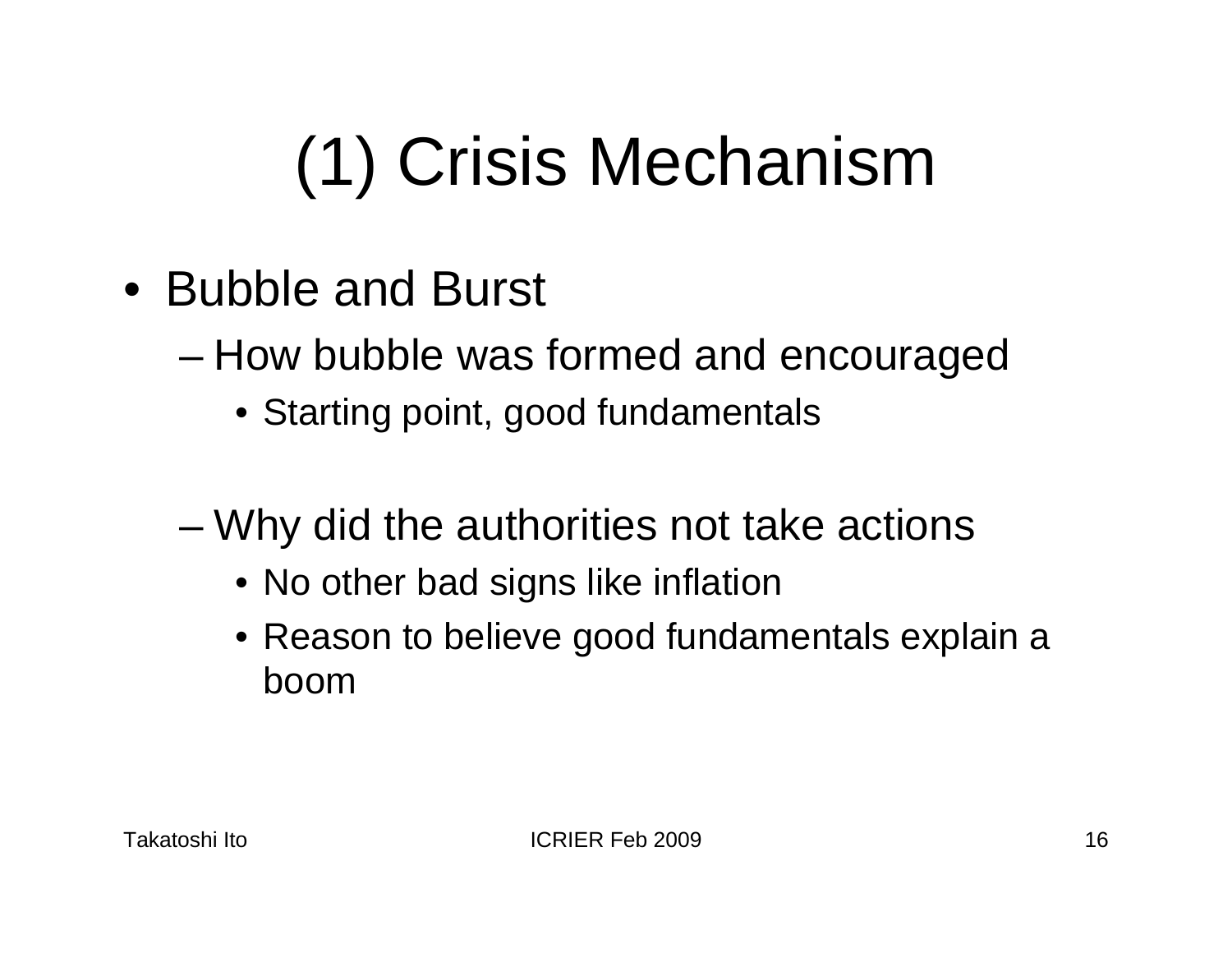# Root of crisis (1)

- • Japan
	- Real Estate Bubble and bursting bubble
		- Both housing and commercial
		- Belief in ever-increasing land prices
		- No check on borrowers because of secure collateral
		- "Step interest rate loan" to ease income constraint

•US

- Housing Bubble and bursting bubble
	- Mostly housing
	- Belief in ever-increasing housing prices
	- No check on borrowers because of securitization  $\Leftrightarrow$  moral hazard (originate "to" distribute)
	- Teaser rate for first two years, time bomb

•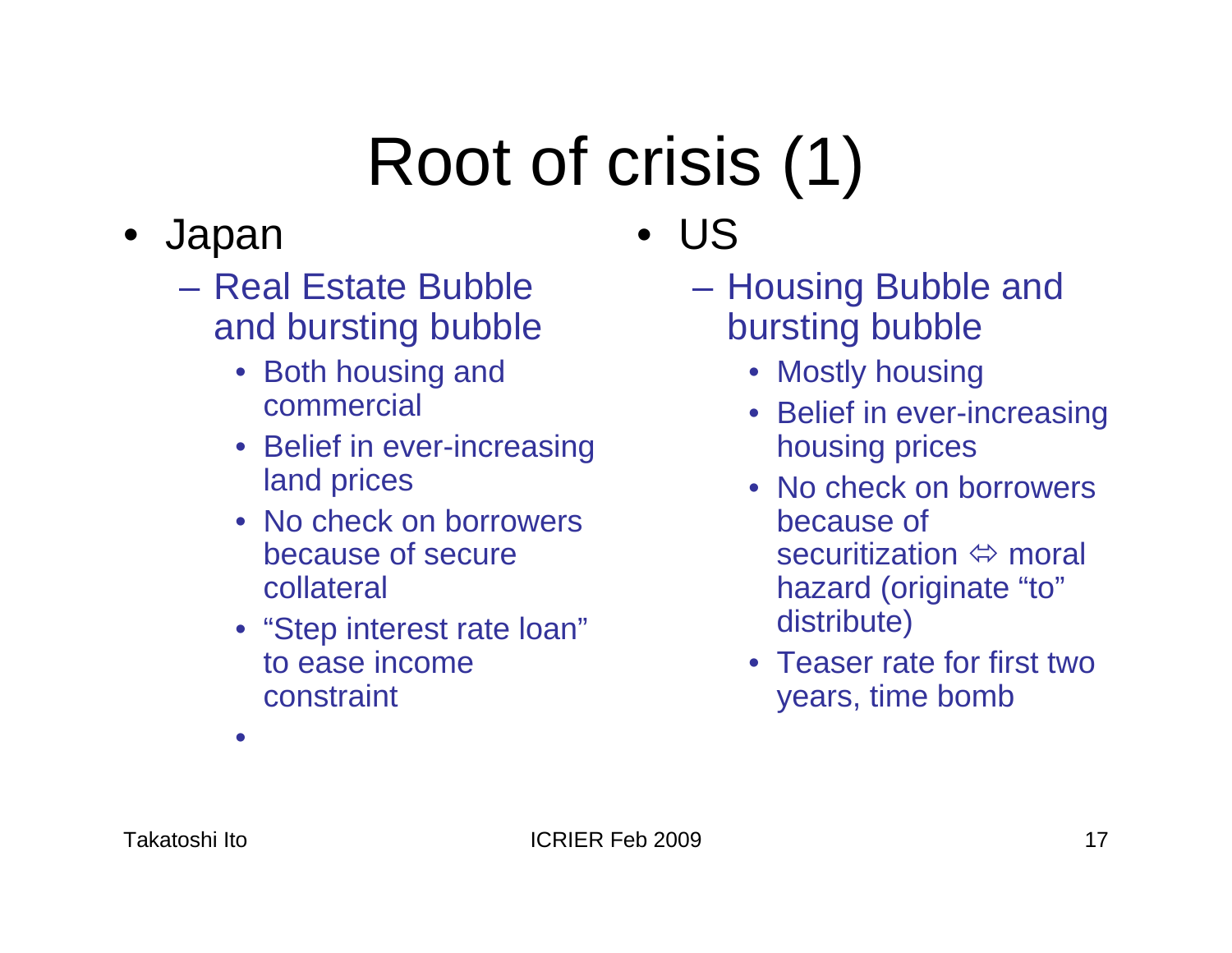## Root of Crisis (2)

- Japan No securitization
	- Banks kept loans on their balance sheet
	- Losses hid in subsidiary and creating accounting
- US Securitization
	- $\mathcal{L}_{\mathcal{A}}$  Too complex senior/mezzanine/equi ty, CDOs
	- Conflict of interest in credit rating
	- $\mathcal{L}_{\mathcal{A}}$  Hid in subsidiary: Potential losses in SIV, not on B/S of banks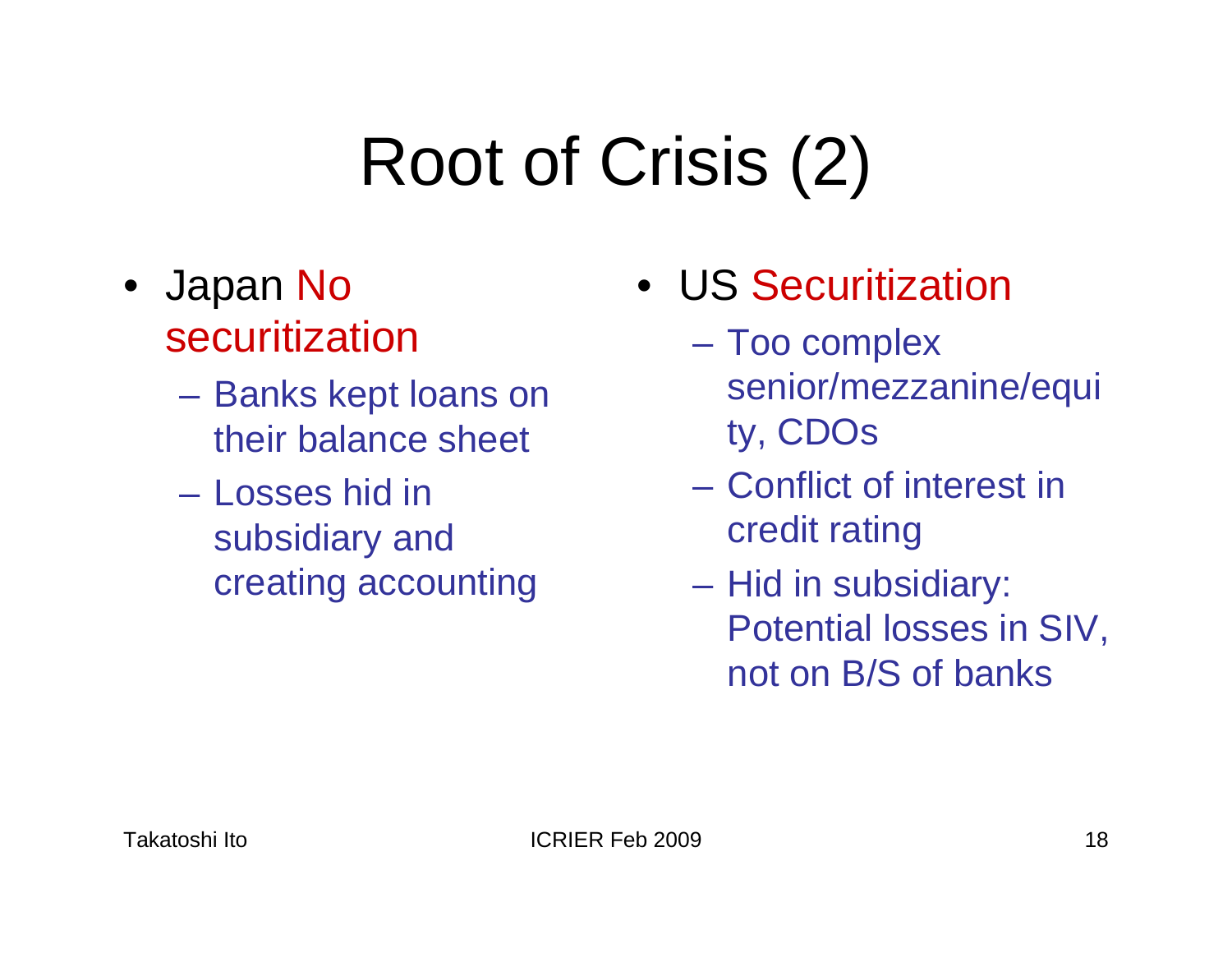#### Failed business models differences

- Japan, commercial banking
	- Housing Loan Companies (Jusen) to fall first
	- Smaller commercial banks failed
	- Four large banks failed (1997-2003)
	- Several rescue and strategic mergers of large banks
- US, investment banking
	- Large investment bank fell
	- Crisis spread to Fannie and Freddie, MMF, insurance company (AIG), Big 3 auto companies, (and more?)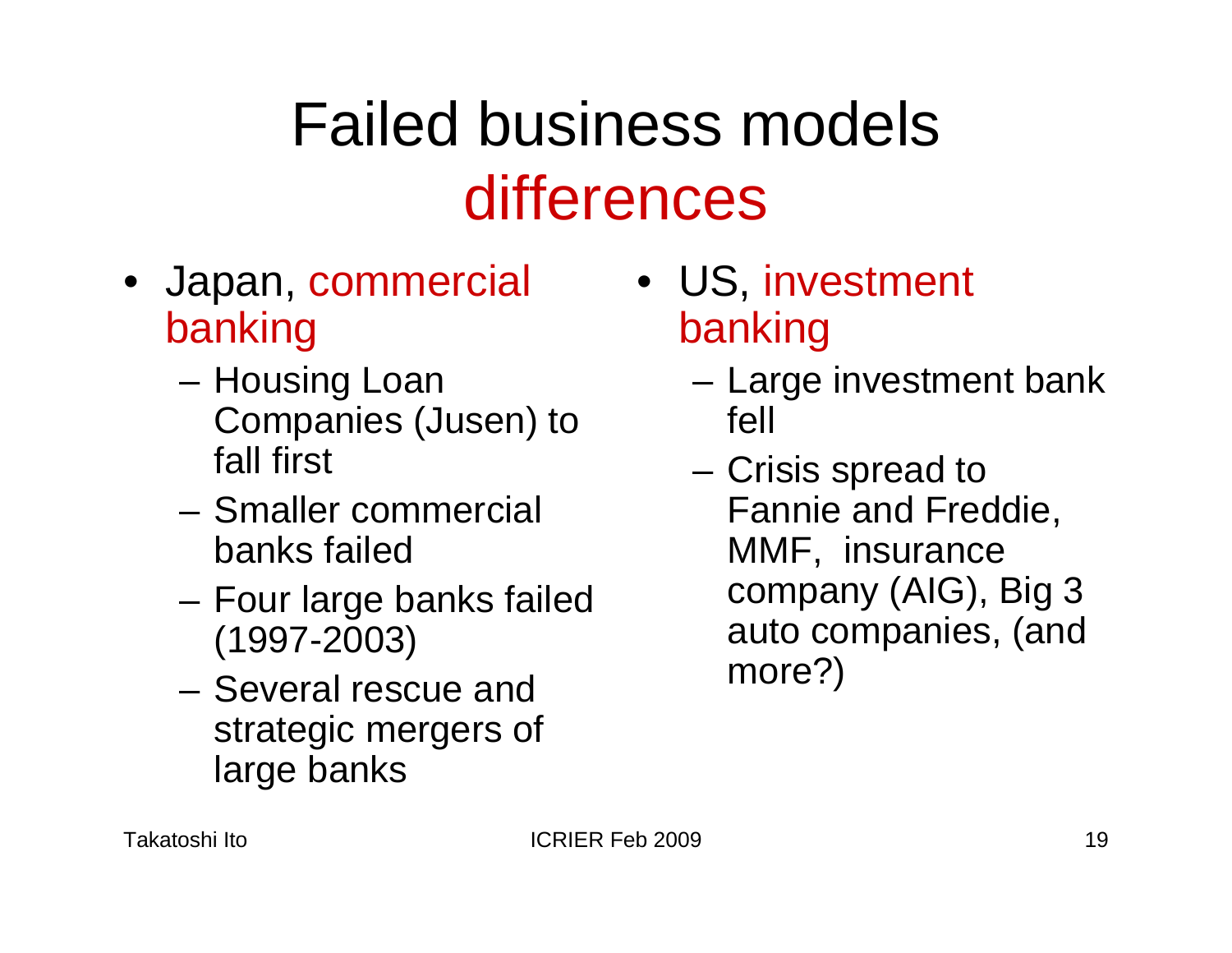#### Crisis Management, common pattern

- Common pattern (S&L, Nordic, Japanese, and now the US)
	- –Refuse to recognize ("No problem")
	- – Forbearance, Recognize, but regard it to be a small problem—no action
	- – Try to take action, but fail to win public support ("Why tax payer's money?")
	- –Action, but too little, too late
	- – Big crisis happens and big action becomes possible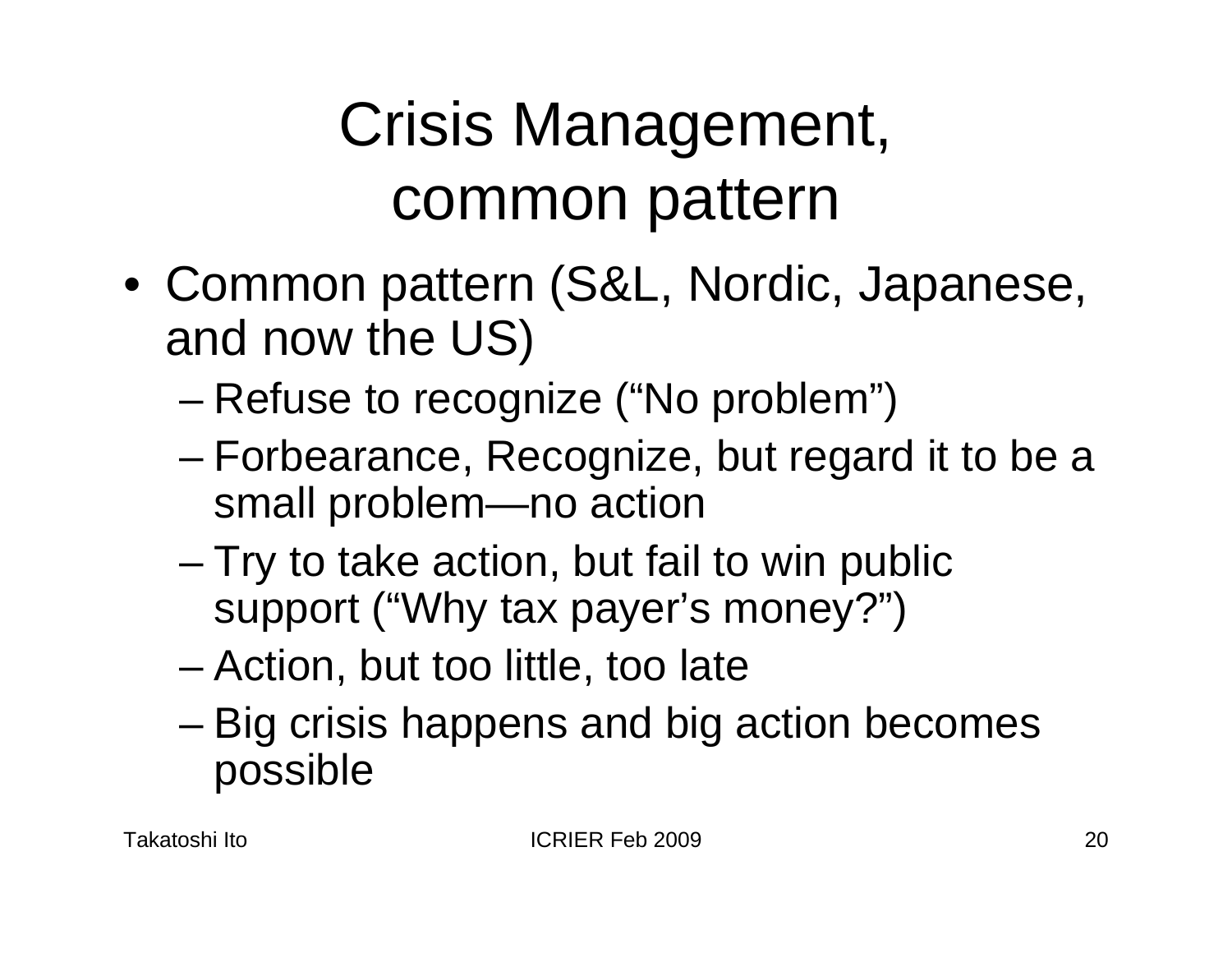## Crisis Management

- $\bullet$  Japan
	- Denial (1992 1995)
	- Forbearance
		- Jusen problem to all banking system
	- Recognize, try to act, but no public support
		- Defeat of 685 billion yen stop gap
		- $\bullet$  Distressed asset purchase—good bankbad-bank model
	- Act, too little too late
		- Capital injection, No. 1
	- Big crisis, big action
		- Public money injection 40 trillion yen
		- Capital injection N0.2
- • US
	- Denial
	- Forbearance
		- (Aug 2007->March 2008)
	- Recognize, try to act, but no public support
		- Bear Stearns rescue
		- Refusal of first TARP in Senate
		- TARP difficulty
	- Act, too little too late
	- Big crisis, big action
		- Change TARP to capital injection
		- Make investment bank to commercial bank (holding company)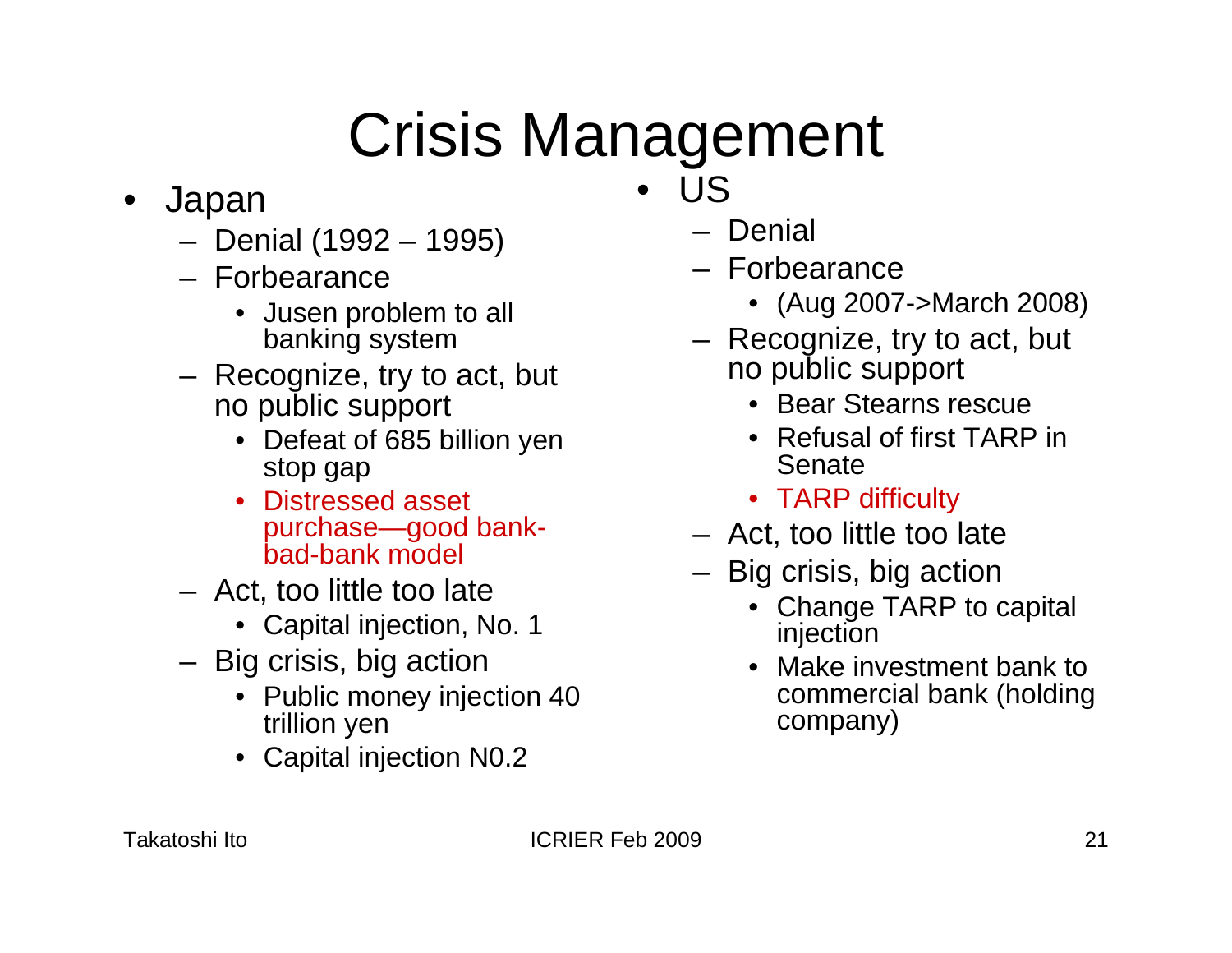#### Key moments, crisis management Japan US

- November 1997
- Failures of Sanyo Securities, Hokkaido Takushoku Bank, and Yamaichi Securities
	- Sanyo default in the call market
	- Financial institutions become skeptical each other
	- freeze of the call market
	- Japan premium
- Legal framework was not ready (supervision mistake)
- September 2008
- Lehman failure
	- Financial institutions become skeptical each other
	- Freeze of money markets
	- Western Premium
- Legal framework was not ready
- Failed business model of investment banks (supervision mistake)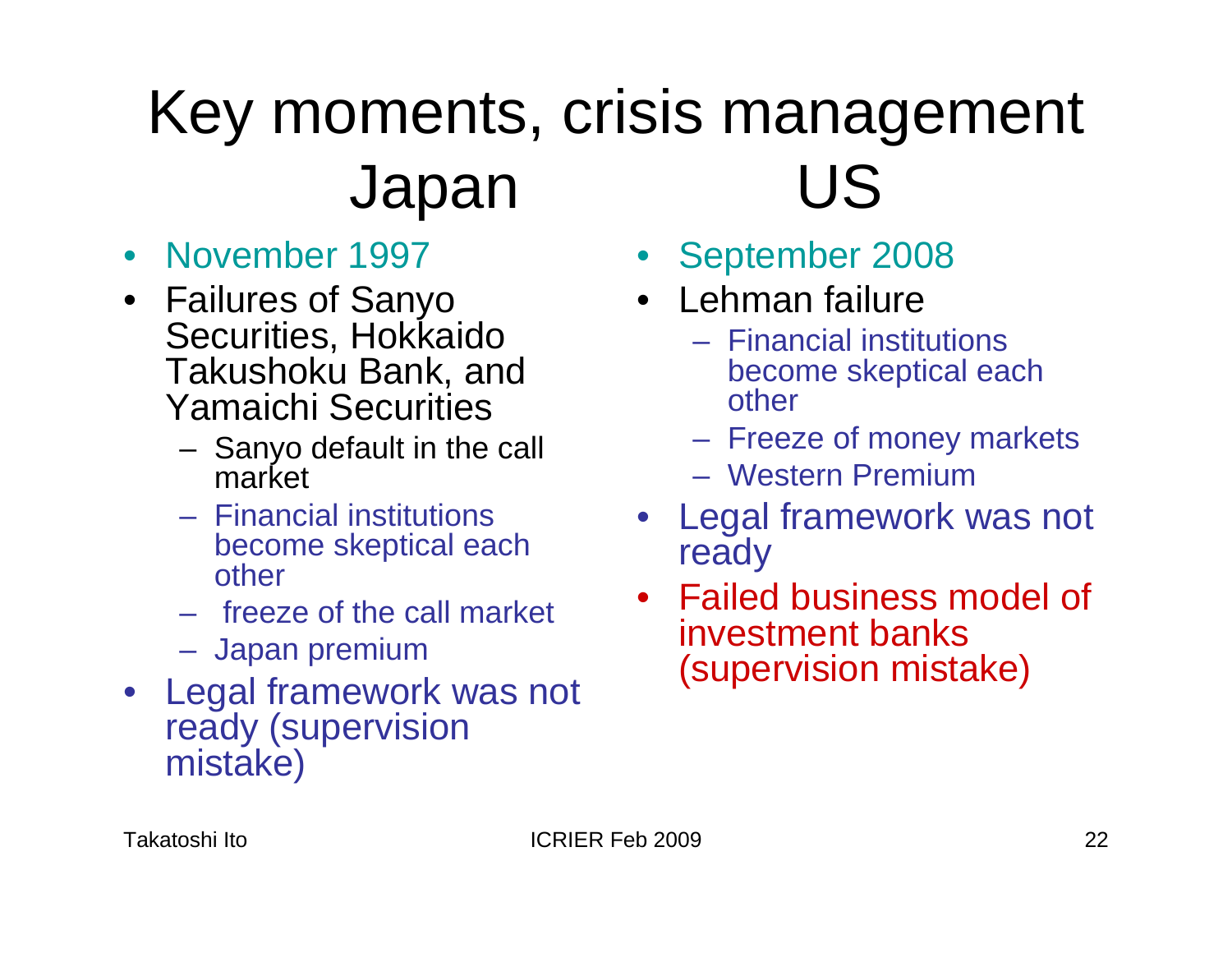#### Key Moments: deposit guarantee Japan US

- Blanket deposit guarantee, 1995-2003
- Capital injection into banks by the government, 1998, 1999, 2003
- Arrange rescue mergers
	- Many regional banks
- Temporary nationalization Nationalization? of banks, 1998-2003
	- LTCB, 1998
	- NCB, 1998
	- Resona, 2003
- Deposit guarantee ceiling raised from \$100,000 to \$250,000, proposed
- Capital injection into banks by the government
- Arrange rescue mergers
	- Bear and Stearns
- - AIG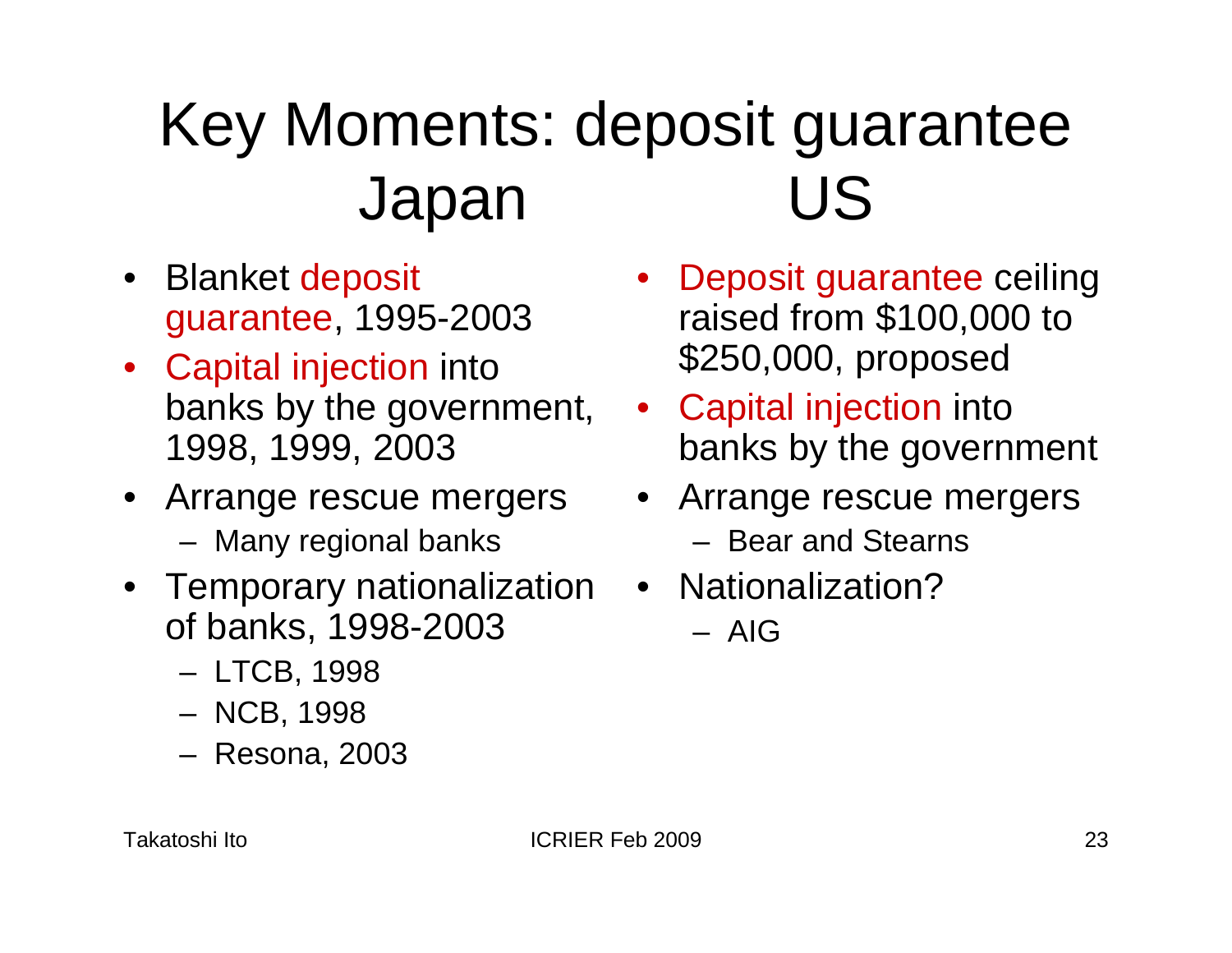#### Key moments: Capital injection Japan US

- $\bullet$  Denial of capital injection, Feb 1995
- $\bullet$  685 billion yen to help resolve Jusen companies (small housing finance companies) were denied in the budget process
- $\bullet$  Two years later, 40 trillion yen was needed to help large banks
- • Capital injection to large banks, March 1998 and March 1999
- $\bullet$  Capital injection first resisted by banks for fear of dismissal of management
	- In the end, no management responsibility pursued
- TARP was first voted down by the House of Representatives
- • One week later, TARP was passed
- A few weeks later, an aim of TARP changed from purchasing distressed assets to injecting capital (preferred shares) to large banks
- Capital injection first resisted by banks for fear of dismissal of management
	- In the end, management pay restriction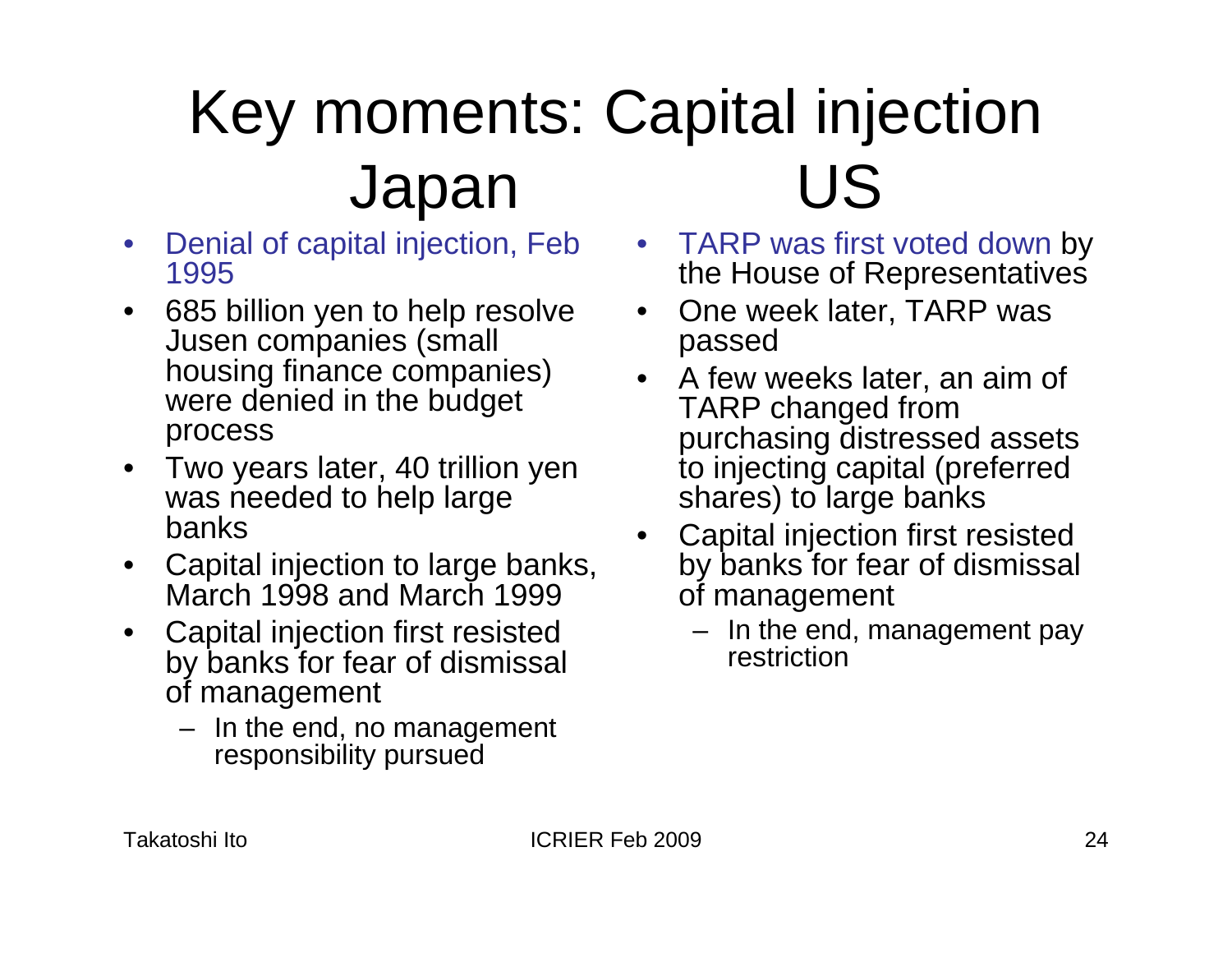#### A series of policy actions

- $\bullet$  Japan (1995 – 1997)
	- Blanket deposit guarantee
	- Lax accounting standard on NPL => "evergreening"
	- No action on lack of capital shortage
	- Arrange rescue mergers
	- Blanket deposit guarantee (1995)
	- Capital injection (1998, 1999)
	- Create a legal framework to fail banks (until 1998)
	- Nationalization (1998-2003)
	- Fail life insurance companies
	- Arrange mergers (of smaller institutions)
- $\bullet$  US (2008)
	- Bail out investment banks
	- FRB buys (almost) any assets, expand B/S
	- Arrange rescue mergers
	- Loss guarantee for distressed assets taken over by rescuing institutions (Bears-JPMorgan)
	- Bail out AIG
	- Explicit guarantee for Freddie and Fannie
	- Deposit guarantee (MMMF) and raise ceiling (FDIC)
	- Stop mark-to-market accounting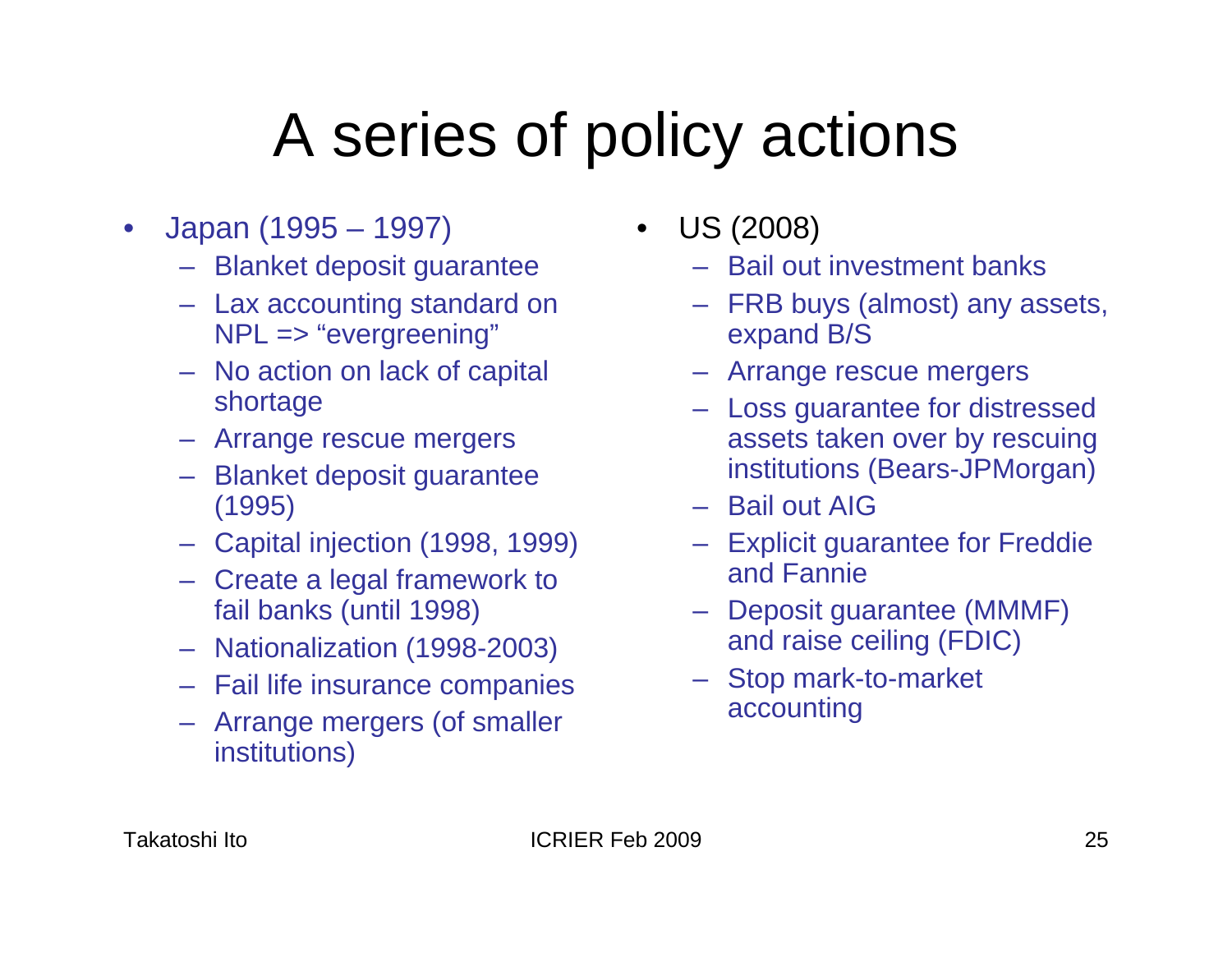## Policy role: Monetary policy Japan US

- $\bullet$  Was monetary policy responsible for creating a bubble?
	- Low interest rate, 1987-89
- Was monetary policy too tight for mitigating the damage from a bursting bubble?
	- Too slow cutting the interest rate, 1992-1999
	- Should BOJ have adopted the ZIRP (maybe 1995?)
- • Was monetary policy responsible for creating a tech bubble, 93-99?
- • FRB learned from the Japanese mistake of bursting a bubble too aggressively, so massive cut in the interest rate 2001-02
- • Responsible for creating a housing bubble, 2003-07?
	- Too low interest rate to manage the tech bubble burst?
	- Too slow in increasing the interest rate to prevent the next bubble?
- • FRB is again cutting the interest rate very quickly, 2007-2008
- • Will FRB adopt the ZIRP (another lesson from Japan)?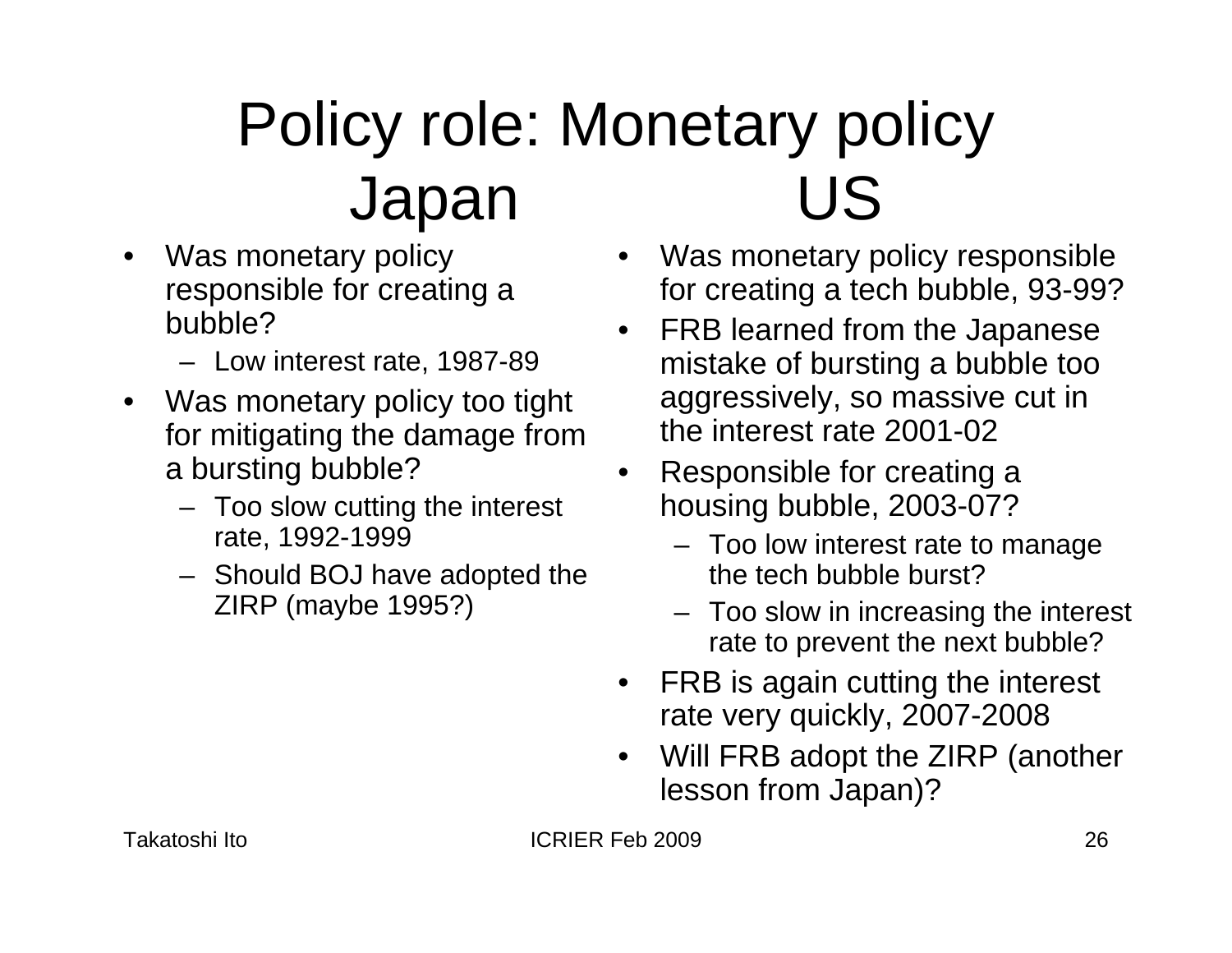## Housing→ Financial→ Real Side

- Housing market burst
- Financial B/S damaged
	- – Capital injection from private sectors were not enough  $\rightarrow$  huge evaluation losses to Middleeast and Chinese SWF
- After Lehman Brothers, many financial markets became dysfunctional
- Wealth effects, confidence effects and real side (consumption and investment) decline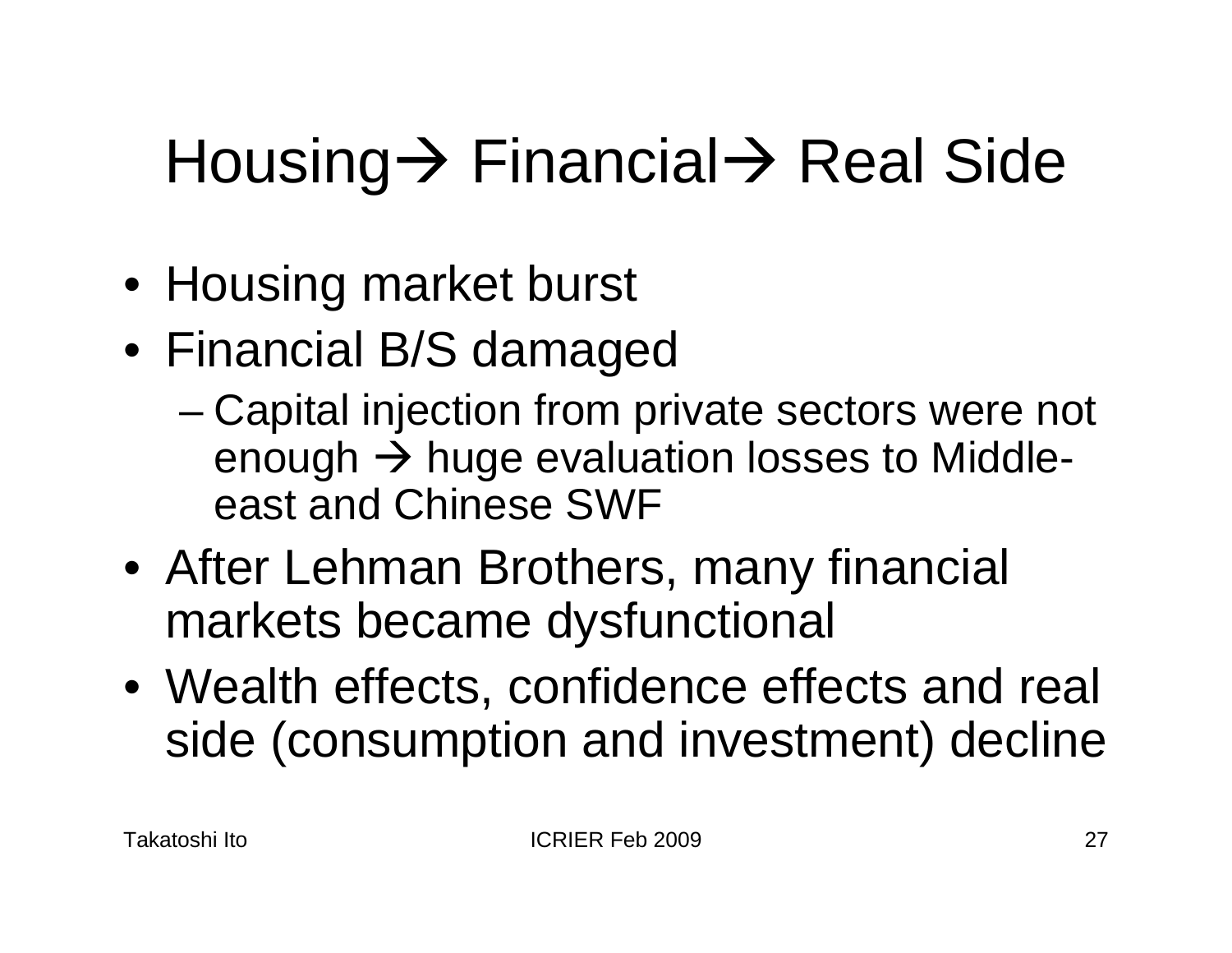## US→ Global

- Two channels
	- – Stock prices decline
		- De-leveraging. US Financial institutions global fire sale of assets and repatriation  $\rightarrow$  Dollar appreciates!
		- $\bullet~$  European institutions wanted dollar liquidity $\bm{\rightarrow}$ FED swap
	- Exports decline, Re-coupling after all.
- All other countries felt the same down turn in financial markets and real side
	- Exports to US go down and ripple effects to upstream
	- Asia particularly hit hard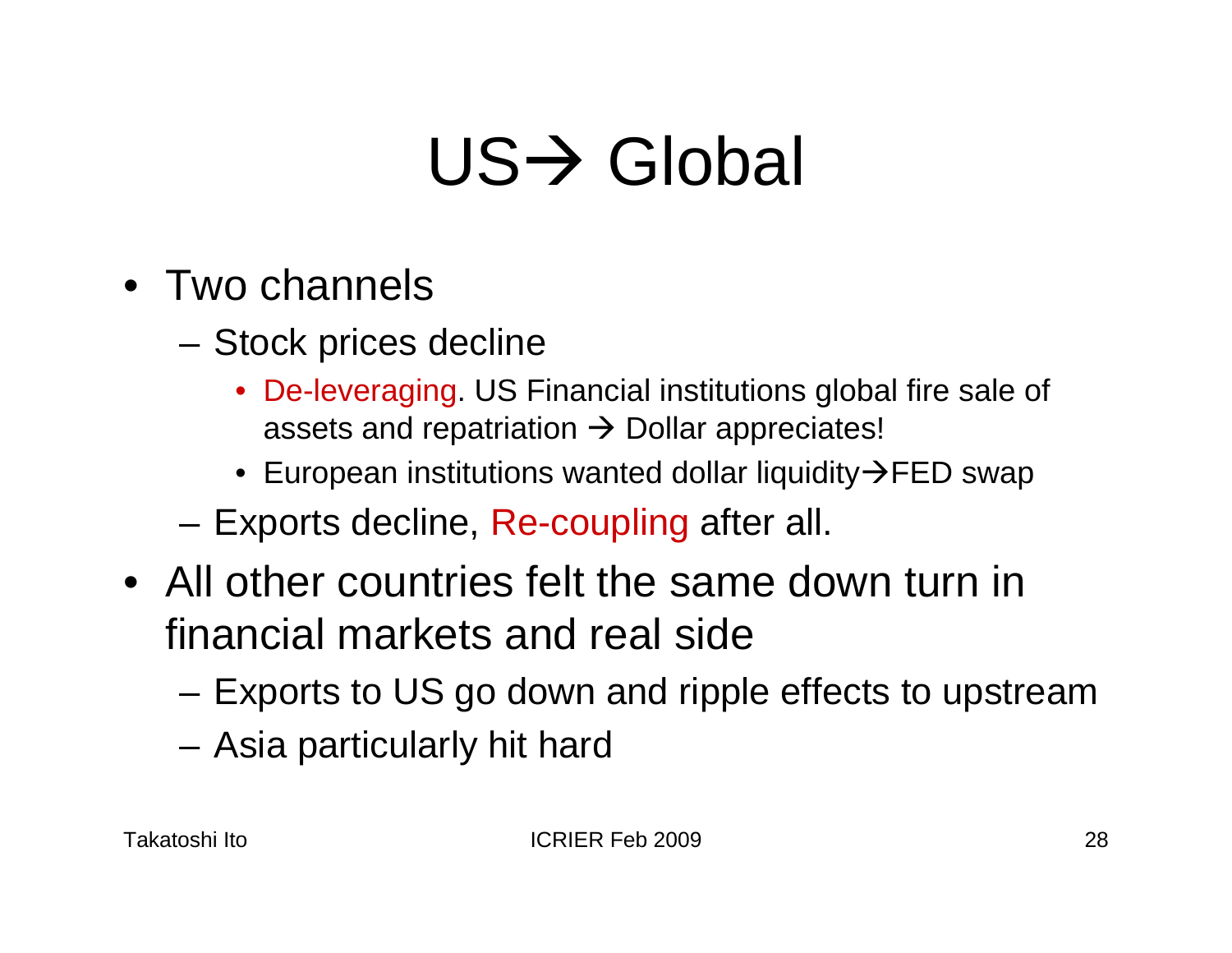## Monetary Policy: Global ZIRP

- Policy rates are all near zero (as of Feb 2009)
	- –Japan, 0.1%
	- $US, 0 0.25\%$
	- –UK, 1%
	- –ECB, 2% (but floor of "corridor" is 1%)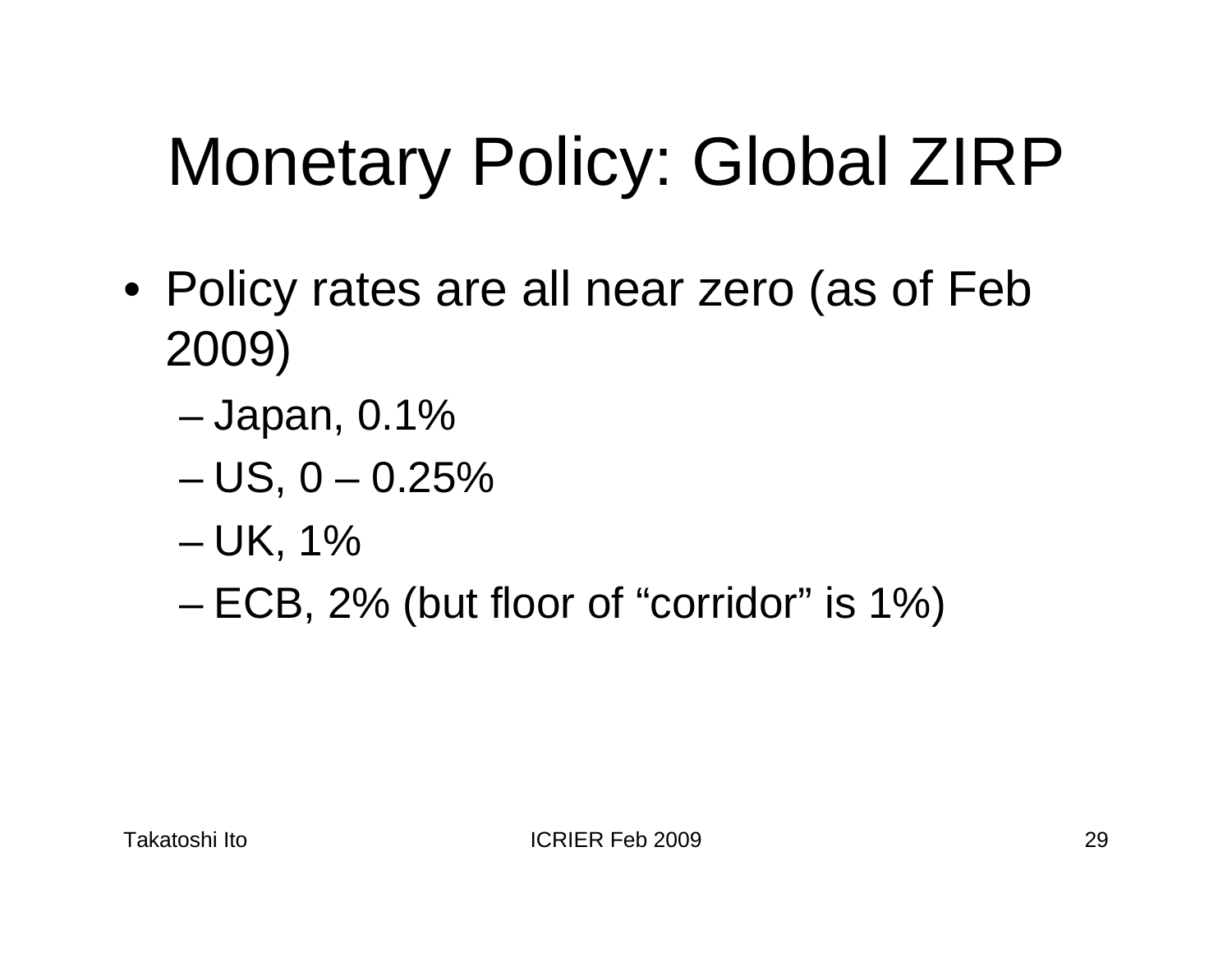## Deflation and Monetary Policy

- Deflation (=negative inflation rate) poses a particular difficulty on monetary policy
- [Nominal interest rate, zero bound problem] Traditional monetary policy instrument, the interest rate, may become zero but cannot become negative;
	- zero interest rate policy (ZIRP )
- More deflation (lower inflation rate) will raise the real interest rate, bad influence on investment and on the economy, thus a deflation spiral
- Real interest rate = nominal rate inflation rate
- So, what do you do?  $\rightarrow$  Quantitative Easing (QE)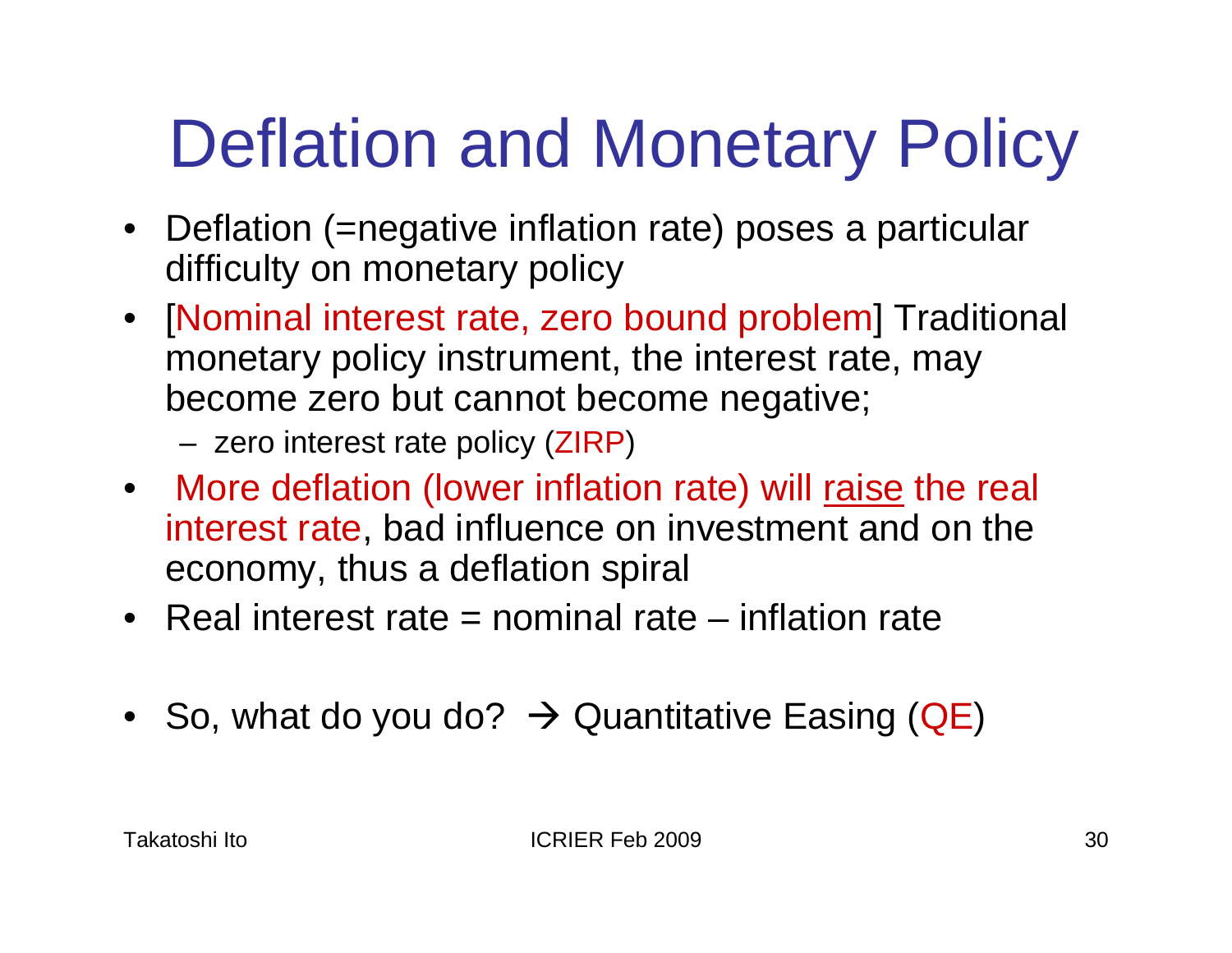## QE, several types

- QE = expansion of balance sheet of the central bank, by buying risk assets
- BOJ-excess reserve targeting, 2001-2006
- BOJ-purchase of Long government bonds
- FRB, credit easing
	- No quantitative target
	- –Buy assets of dysfunctional markets
- Other options include
	- Purchase of equities (BOJ did, but not as QE)
	- Purchase of foreign assets (=unsterilized intervention)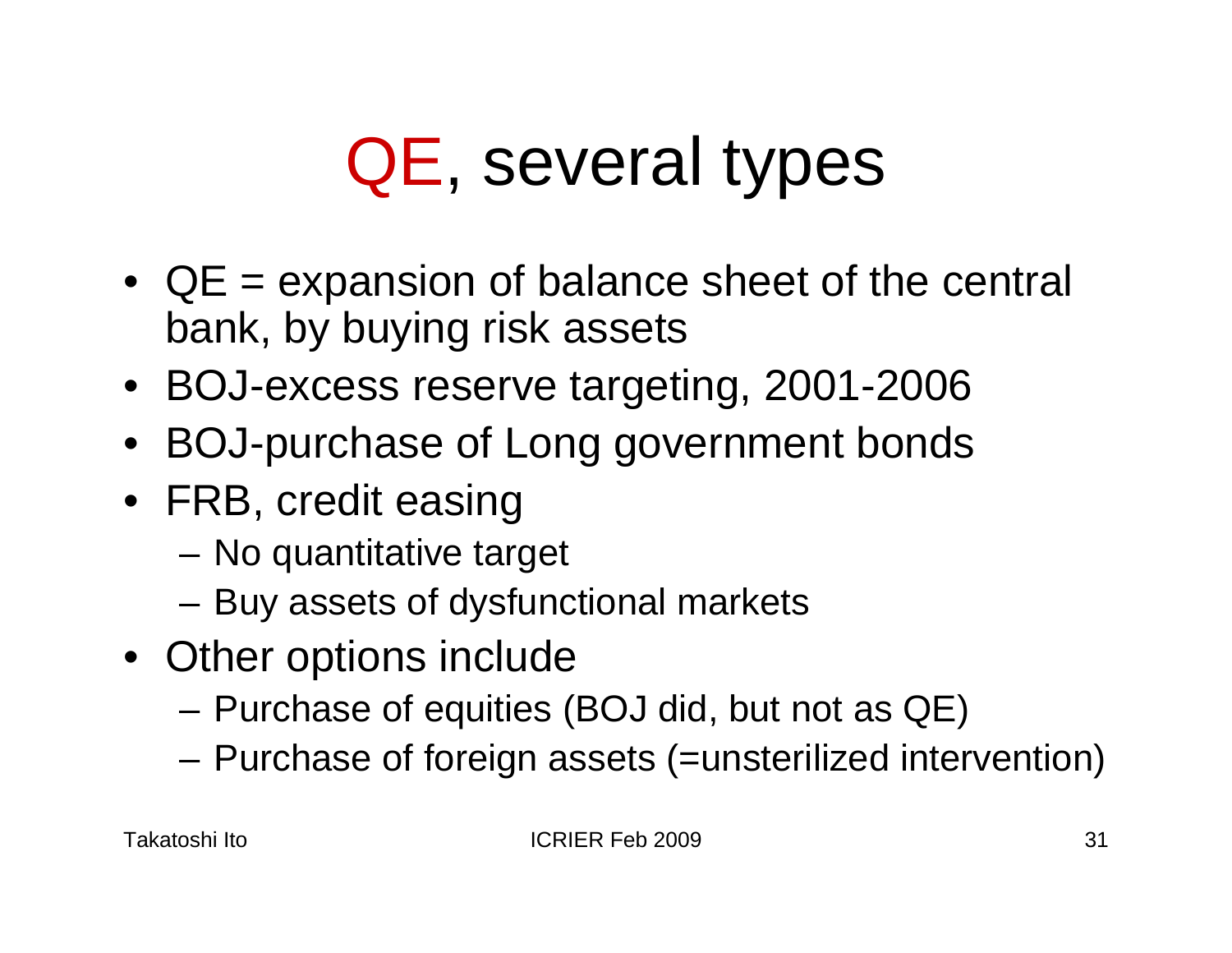#### Japan's experience, 1990s-2008

- [Lost Decade] Japanese economy is on the steady recovery process after 10 years of stagnation, 1993-2003
- [Deflation] Deflation (negative inflation rate) was part of the cause and results of economic stagnation, 1998-2006
- [ZIRP] Against deflation and stagnation, traditional monetary policy (interest rate) became ineffective at ZIRP (1999-2000, and 2001-2006)
- [QE] BOJ targeted the excess reserves; increased purchase of JGB (Longterm government bonds); expanded
- [Not QE] BOJ purchases equities from commercial banks, but this was not part of monetary policy
- [Not QE] MOF did large interventions (2003-2004), partly coincided with expansion of excess reserve target—a unsterilized intervention? Probably not.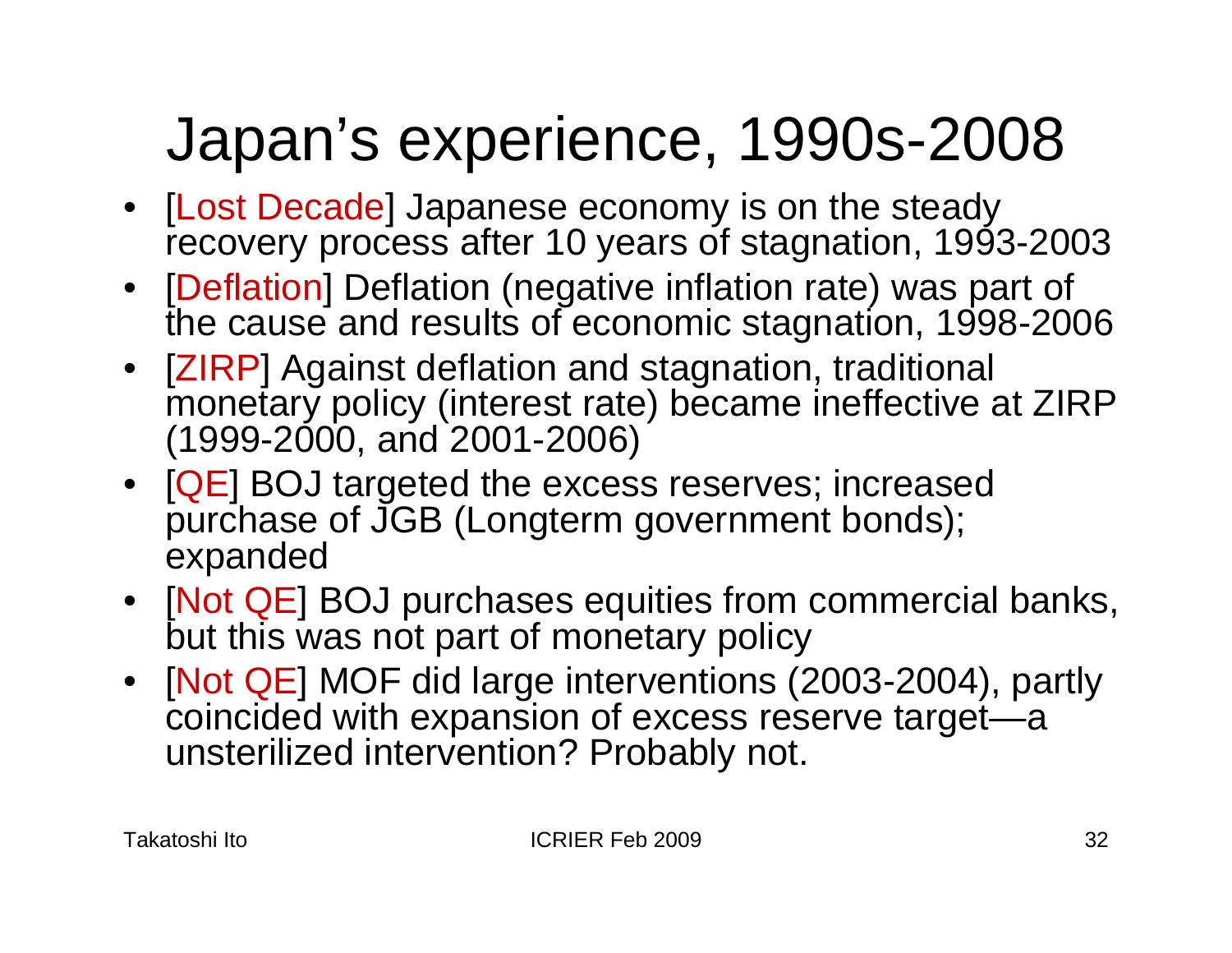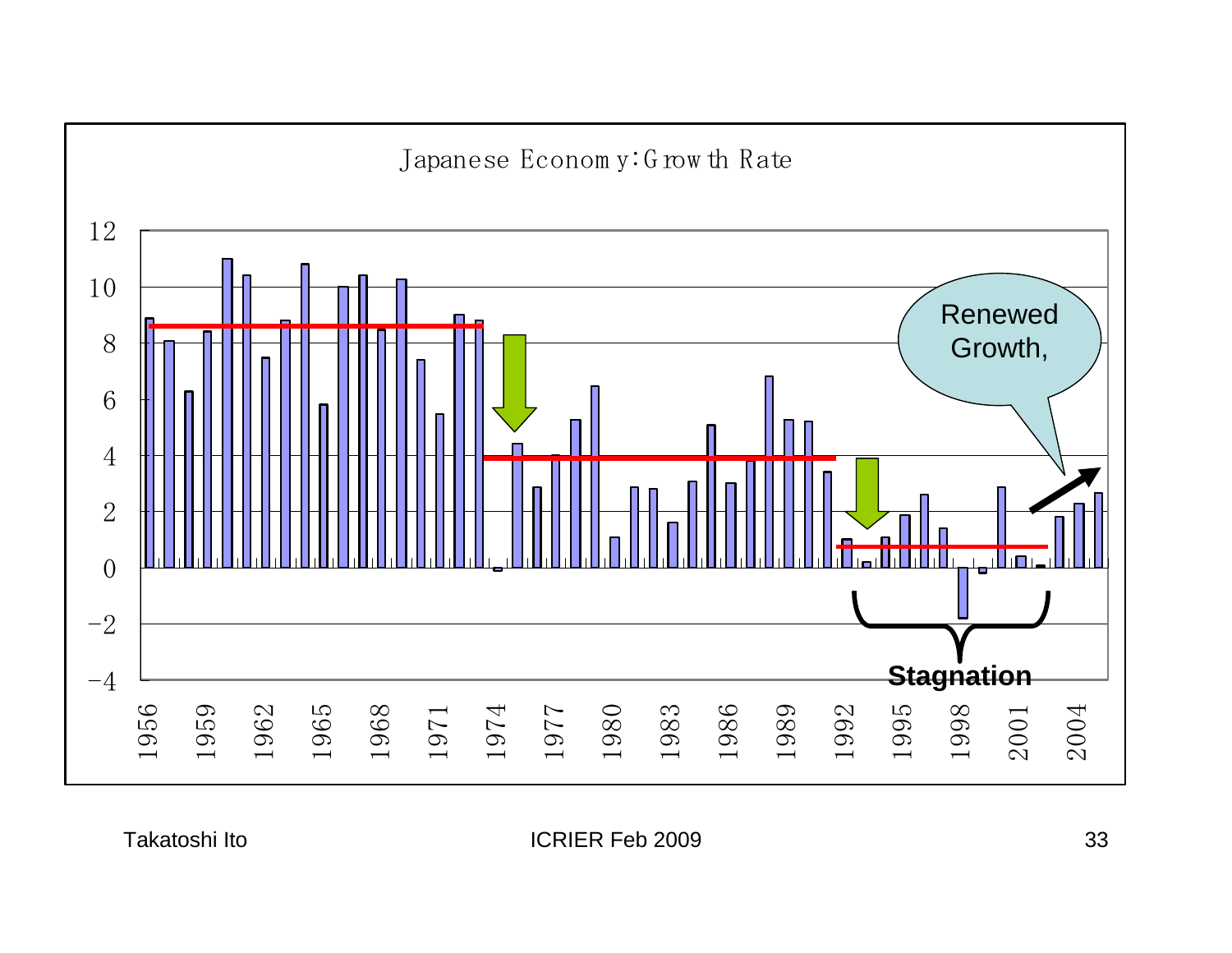#### **Deflation**

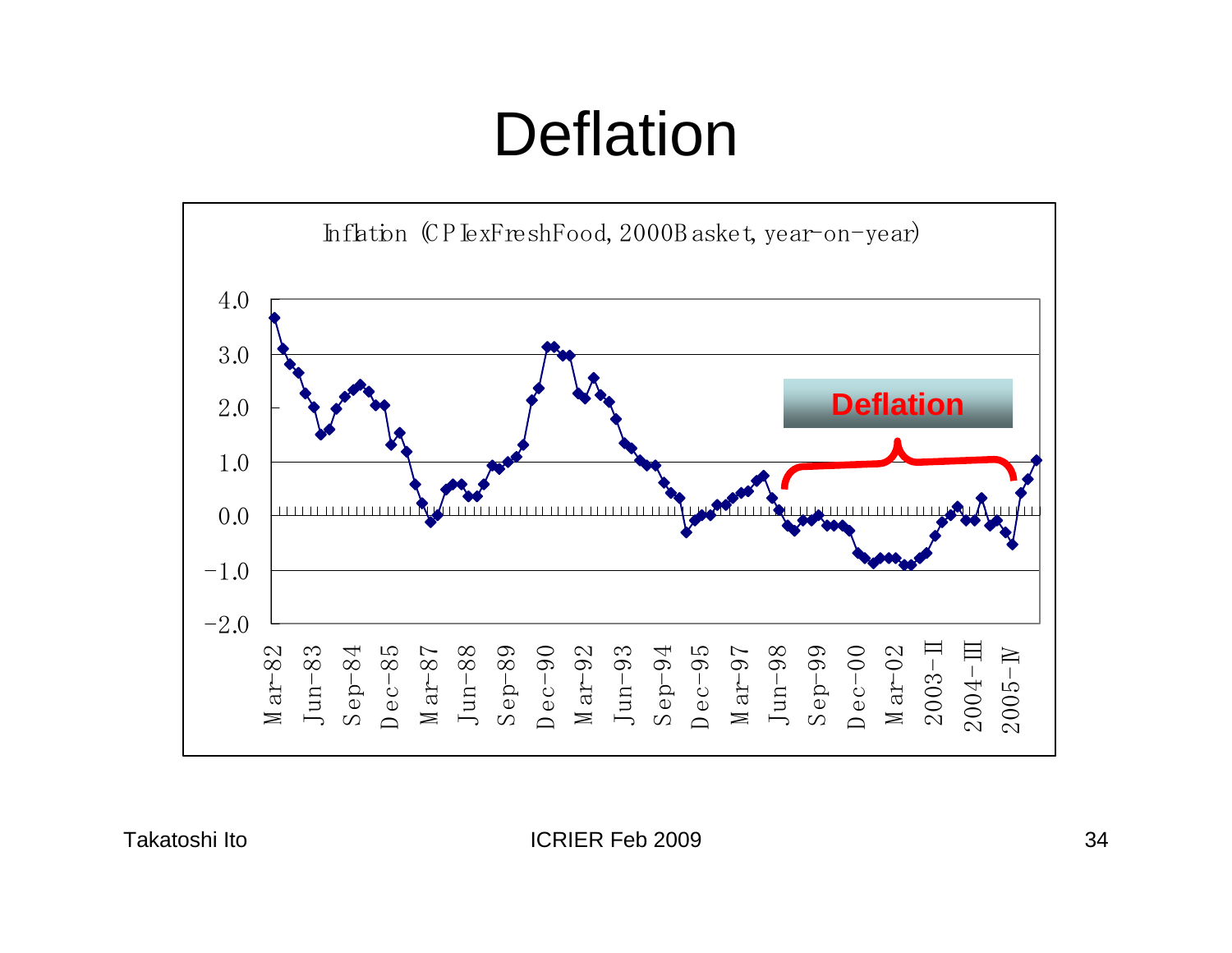#### Bank Lending Remained shrinking

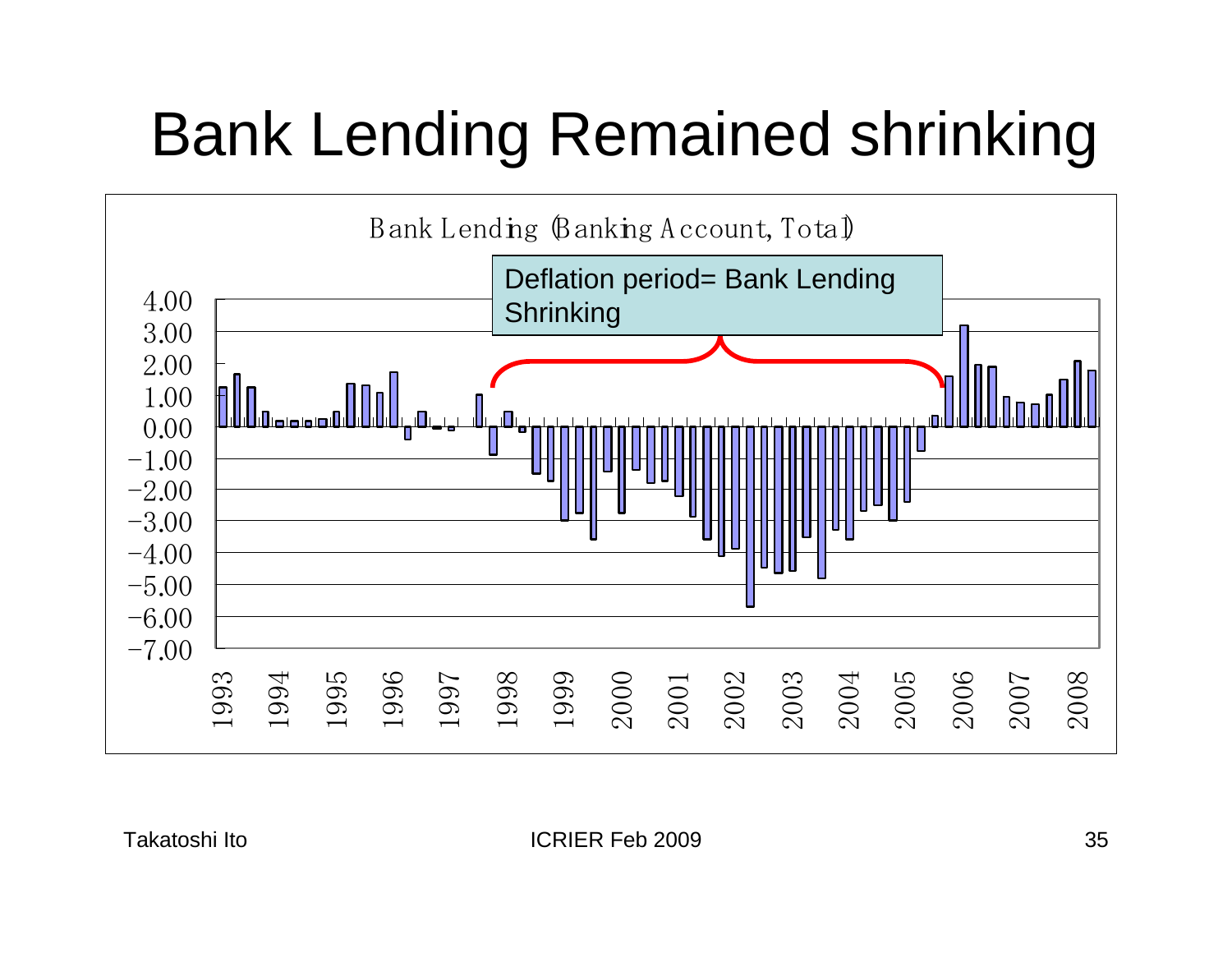#### BOJ policies in details: summary

#### • Some mistakes

- Not acting early: ZIRP after deflation
- Premature exit in August 2000
- $-$  Commitment of late exit became not credible  $\rightarrow$  Excess reserve targeting became part of commitment strategy
- Communication was bad, 1998-2002, not committed to do everything to prevent deflation
- Unconventional policy to fight deflation
	- Increase in purchasing Long bonds (JGB)
	- Quantitative Easing (QE)=targeting BOJ current account balances (basically targeting excess reserves)
		- No worry for liquidity even for weak financial institutions, possible to encourage taking risks
		- Flattening the yield curve (policy duration effects)
	- Commitment of keeping ZIRP until the economy is "stably out of deflation"
		- Flattening the yield curve (expectations effect)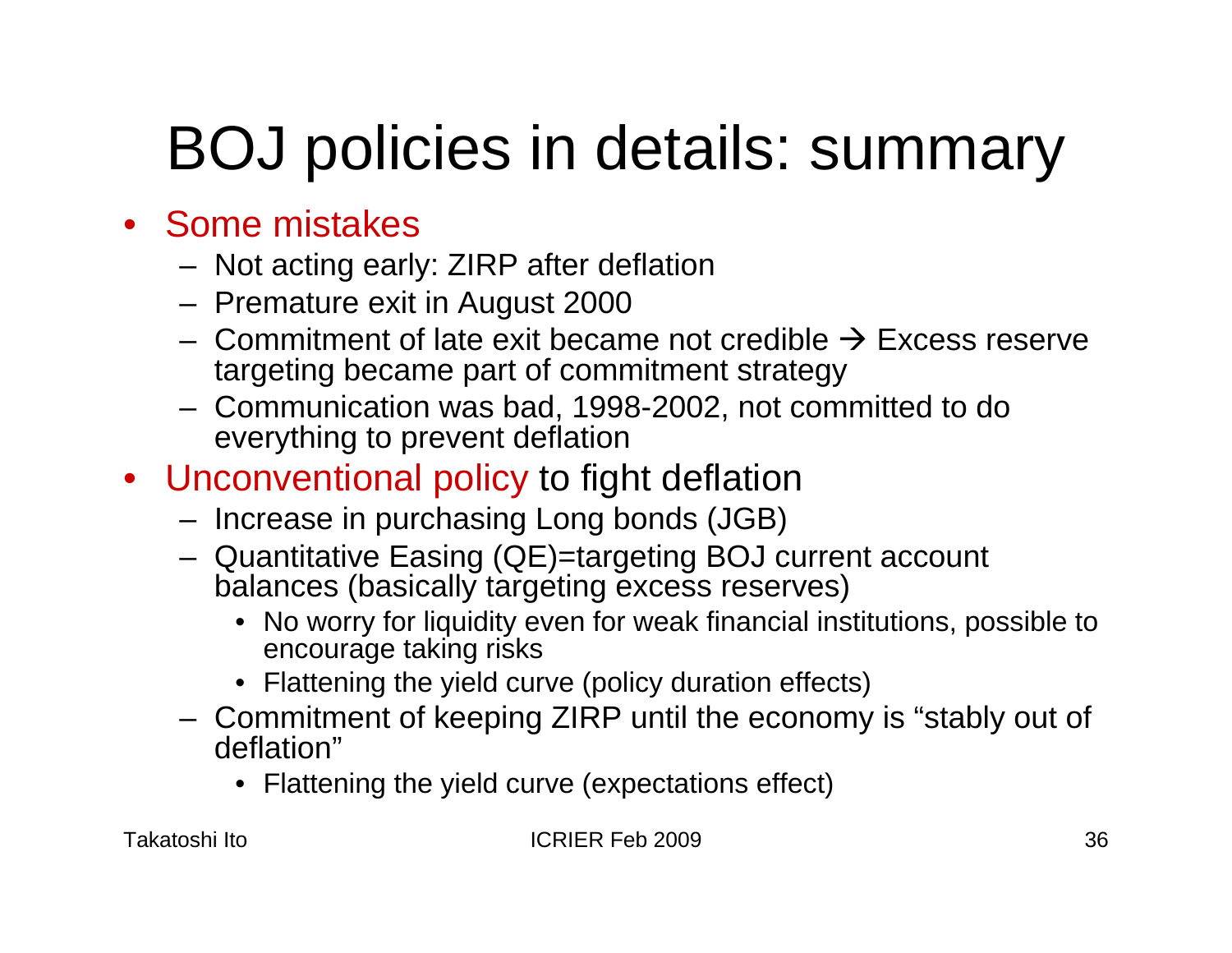#### Official Discount rate and the call rate has been reduced (ZIRP )

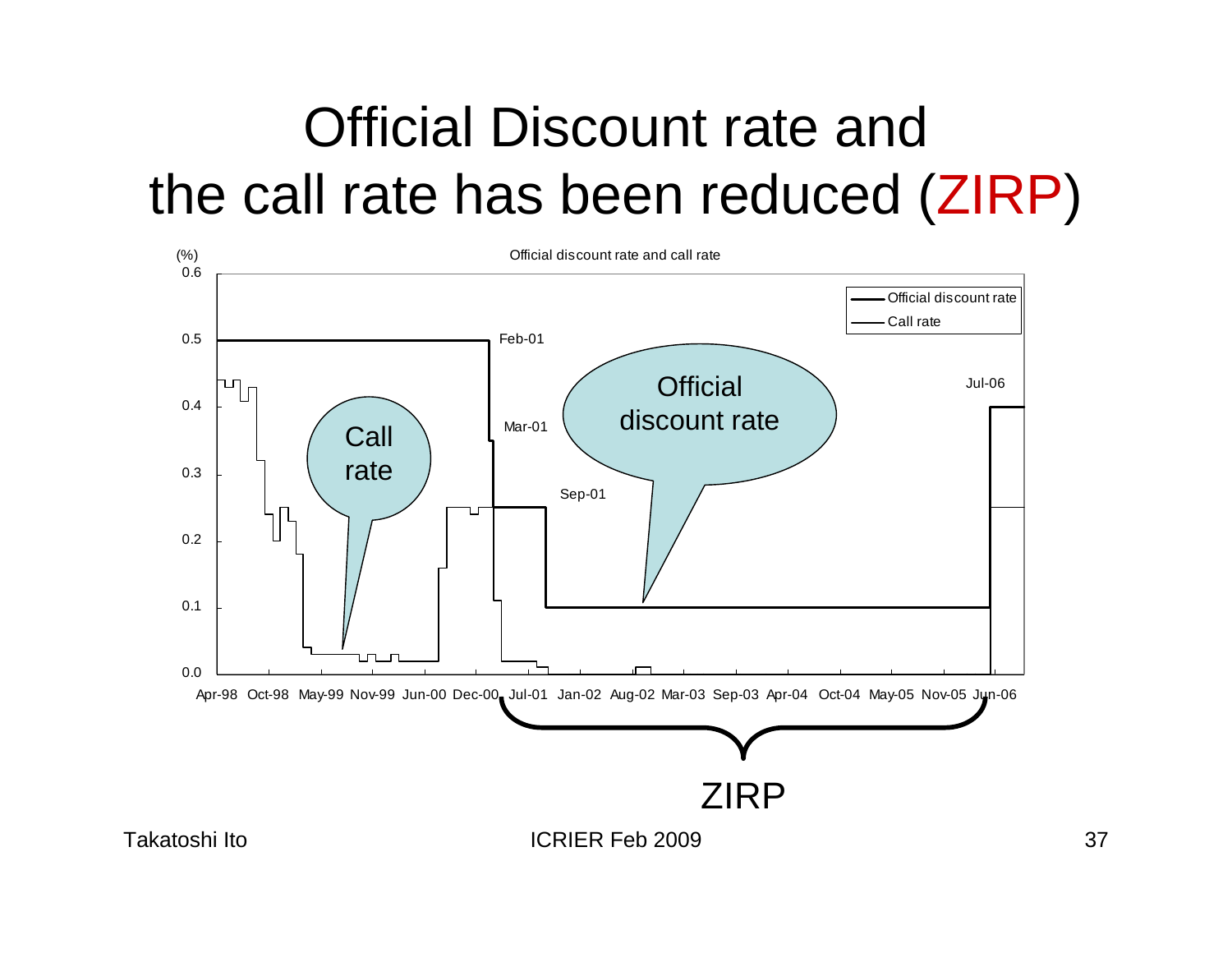#### The purchase of JGBs and current account balances (QE excess reserves )



Apr-98 Oct-98 May-99 Nov-99 Jun-00 Dec-00 Jul-01 Jan-02 Aug-02 Mar-03 Sep-03 Apr-04 Oct-04 May-05 Nov-05 Jun-06

Takatoshi Ito 38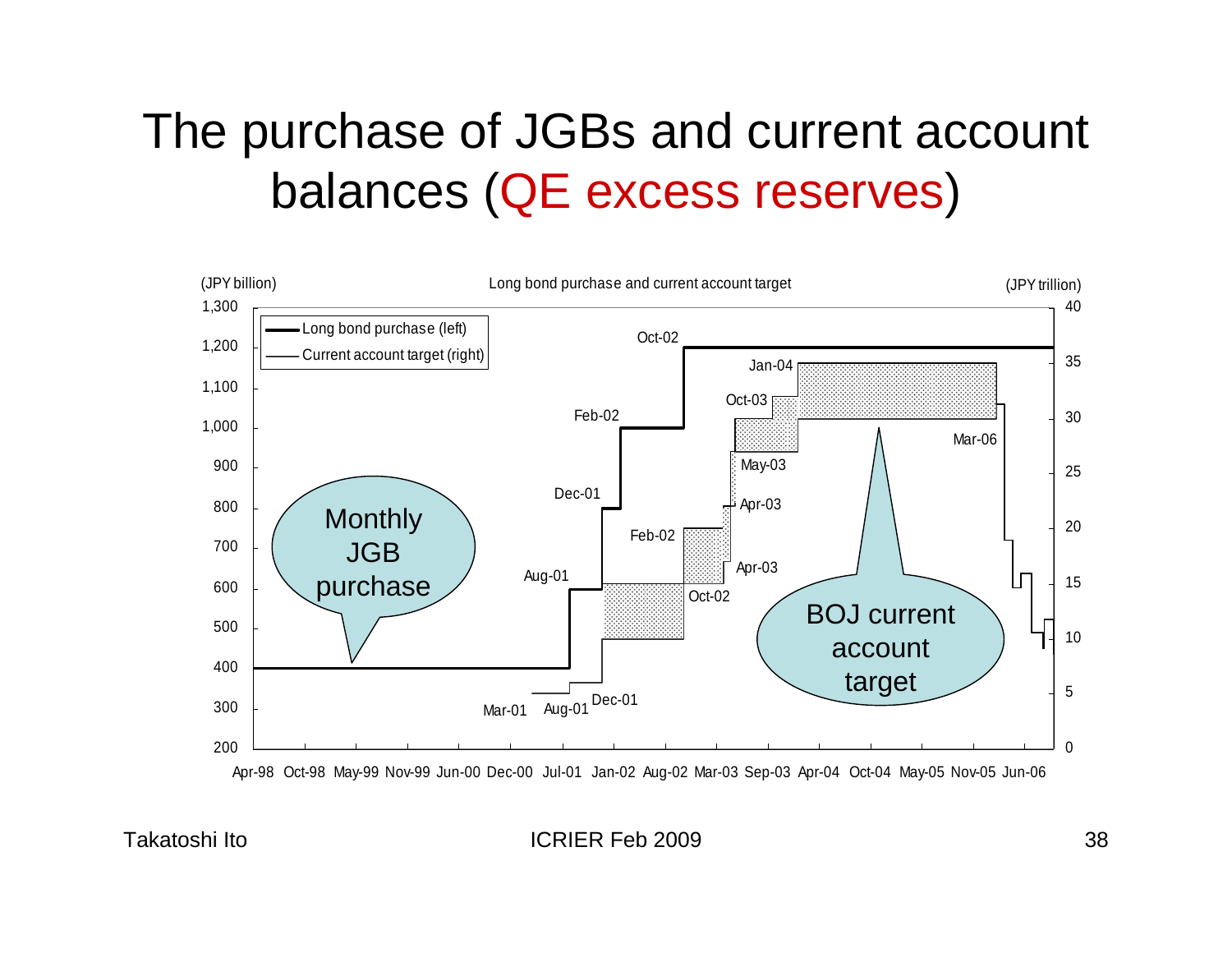## First ZIRP, Feb 1999-Aug 2000

- February 1999. ZIRP introduced.
	- To lower the policy rate to 0.15% immediately, and induce the rate lower as soon as possible
	- By mid-March, the rate was near zero, and in April, Governor mentioned that ZIRP would continue "until the deflation concern would be dispelled" – no precise definition
- August 2000. ZIRP lifted
	- Inflation rate was still negative
	- Controversial decision
		- Votes were 7 to 2
		- Overriding Government motion "to delay voting" (BOJ Law)
	- Turned out to be a mistake, but was a mistake even at the real time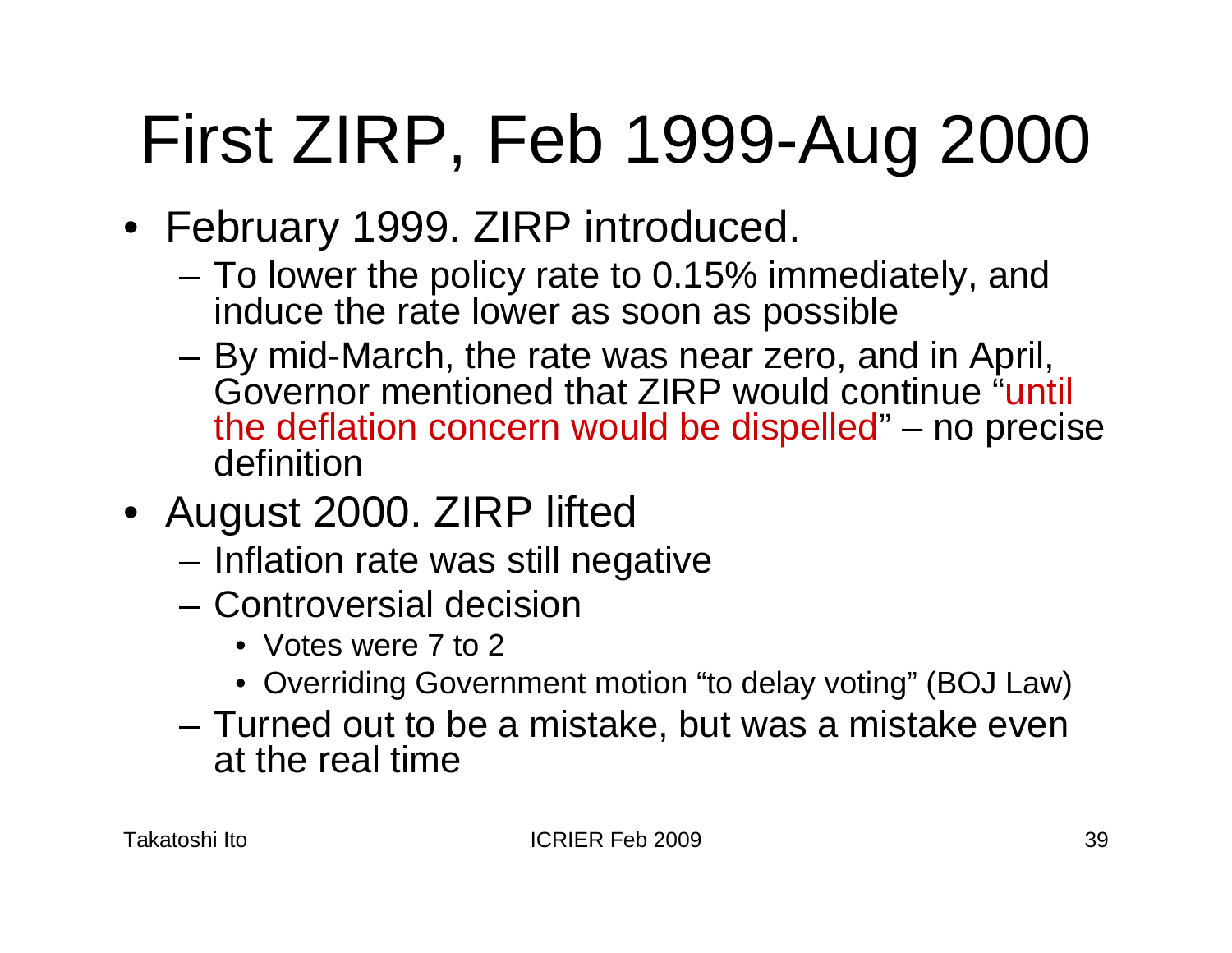## Too early exit—August 2000

- Outlook document, October 2000. MPC Members' forecasts for CPI (excluding fresh food) were ranged from -0.5 to -0.1. Just two months earlier, they voted to raise the interest rate (with no major events in between).
- In sum, the too-early exit, from ZIRP, not only in hindsight but in real time, revealed that the Bank was too eager to raise the interest at the earliest opportunity.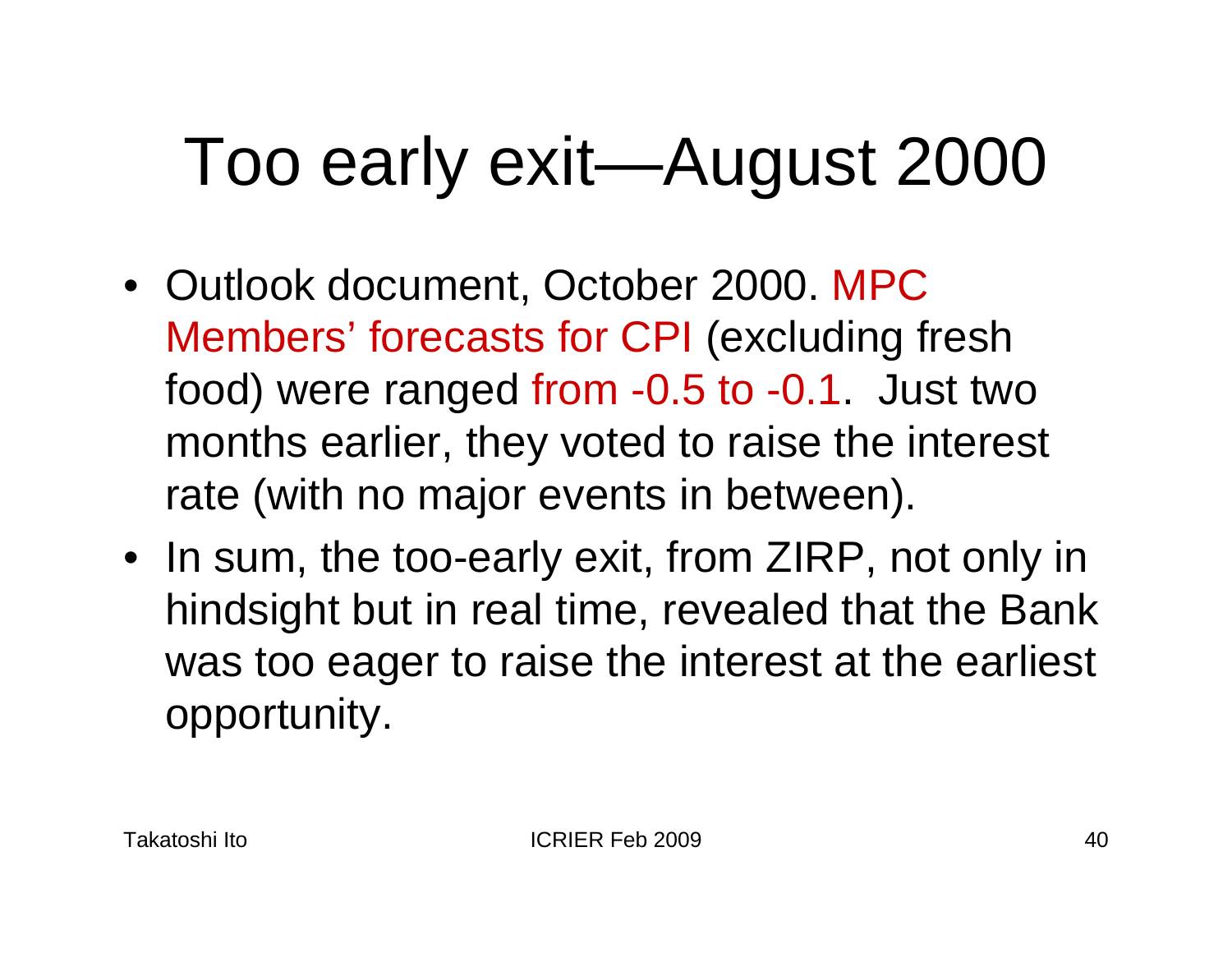## Reintroduction of ZIRP with QE

- March 2001
	- – Instrument target, change from the policy interest rate to the current account balance (=required reserve + excess reserve)
	- – Setting target current account balance higher than required reserve.
	- –In essence, ZIRP + QE
	- Exit condition (clearer than 1999 ZIRP):
		- Until "stably at zero or above zero"
		- Later "stably" = a few months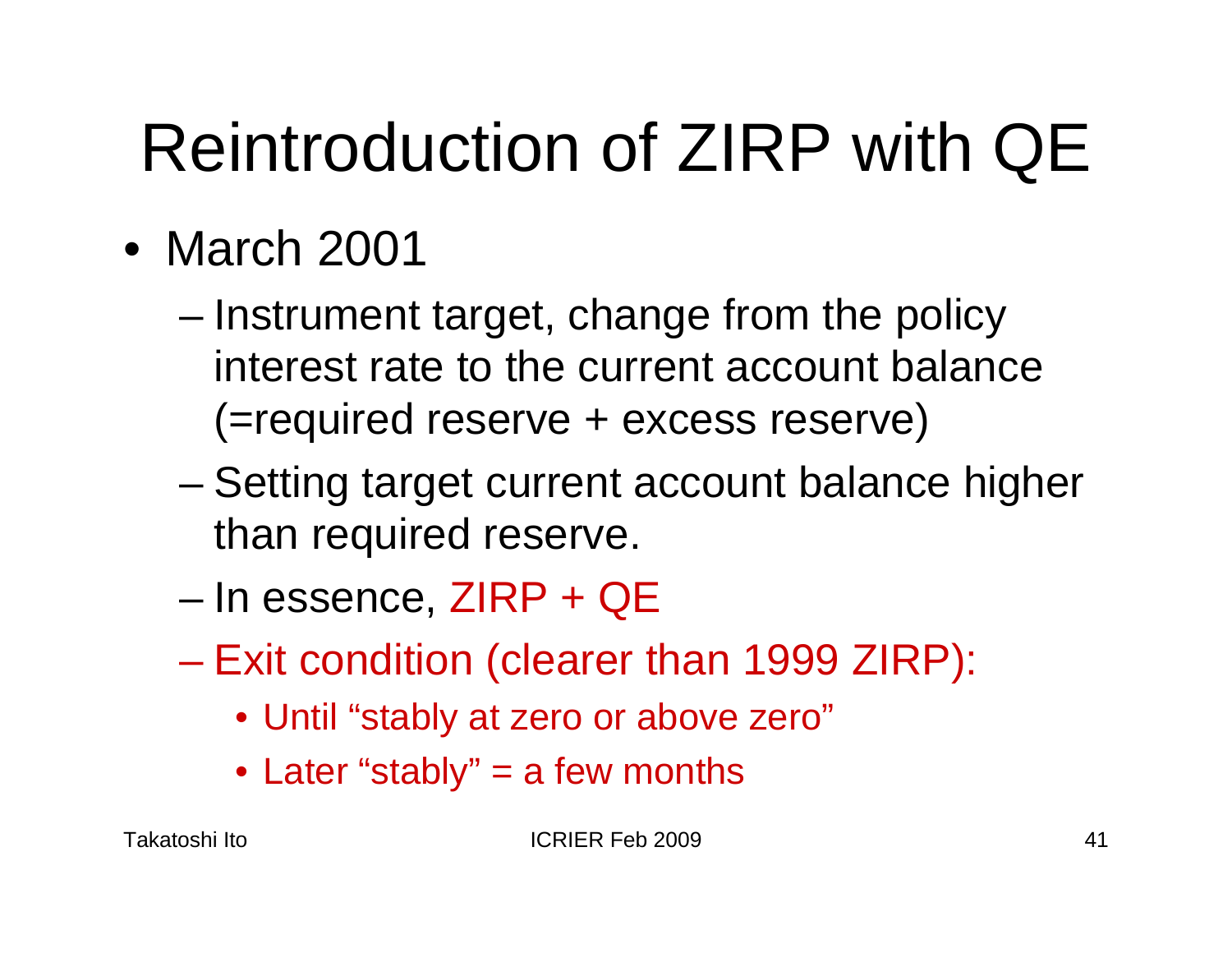#### BoJ "normalizing" the interest rate

- March 2006, end of quantitative easing
- July 2006, raising the policy interest rate to  $0.25\%$ .
- February 2007, raising interest rate to  $0.5\%$ .
	- Core inflation rate, still at 0.1%. Why in hurry?
	- – As the economy becomes normal, the interest rate should be normalized--BOJ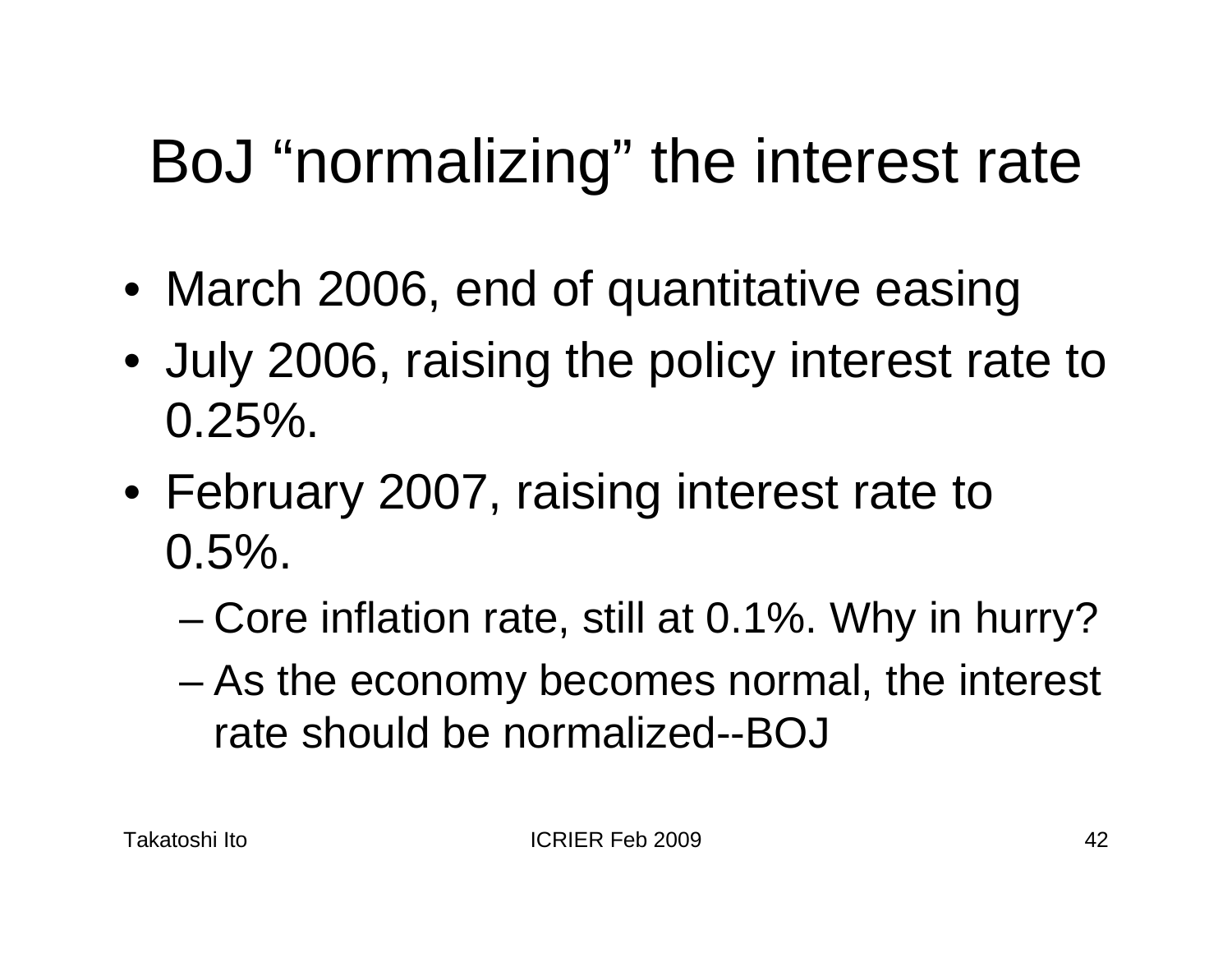## *Global* ZIRP, coming?

- Japan falling back to near ZIRP (0.1%)
- FRB is de facto ZIRP (0 0.25%) with credit easing
- How about Europe?
	- BOE toward ZIRP?
	- ECB toward ZIRP?
	- –Sweden, Switzerland, …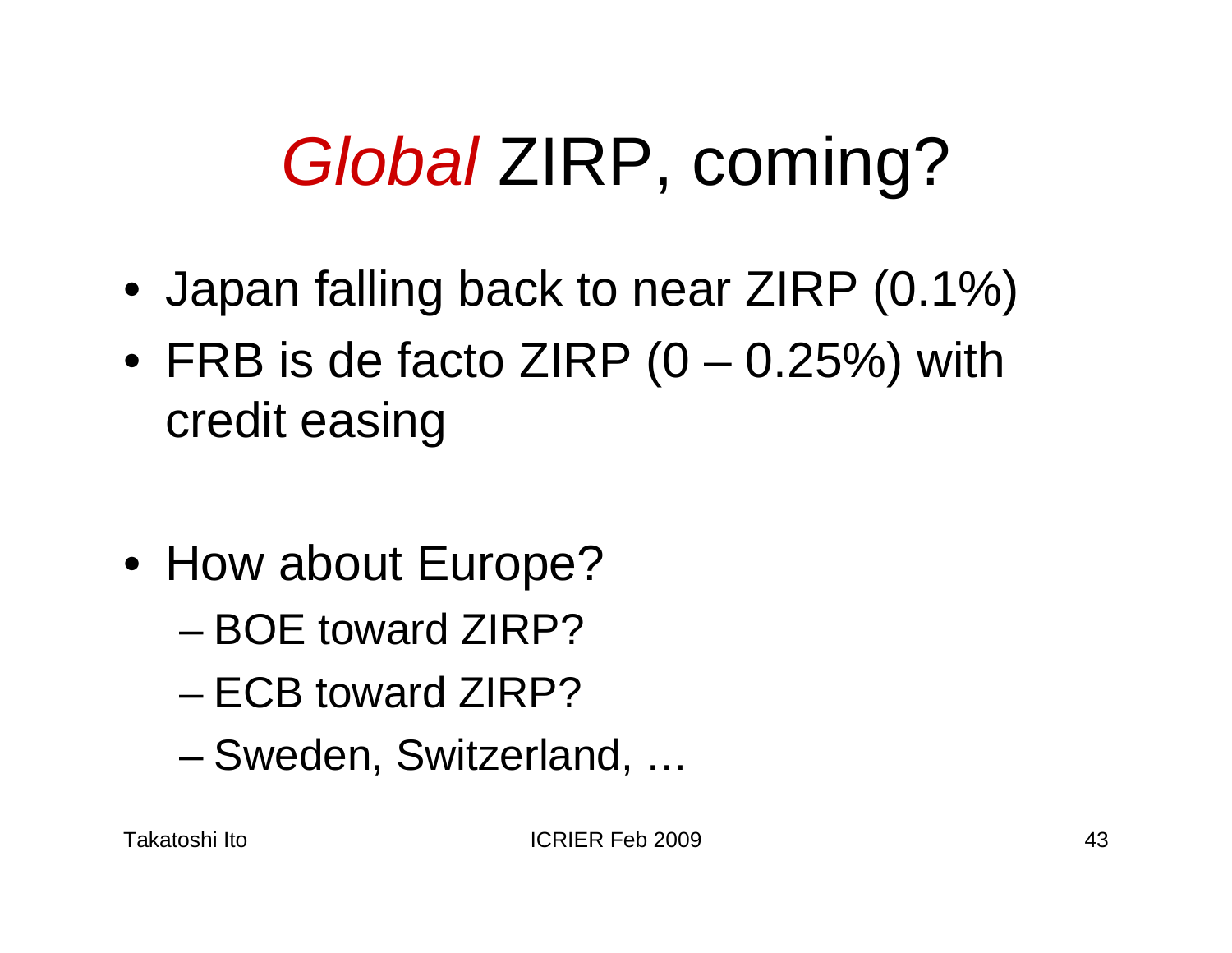## *Global* ZIRP, difficulty

- ZIRP + QE by one country (say, Japan) would tend to depreciate that currency (yen)
	- Hasten recovery by stimulating exports, and prevent deflation
- However, *Global* ZIRP means no country can rely on this channel
- Trade surplus country with positive growth should not depreciate the currency—take the burden of appreciation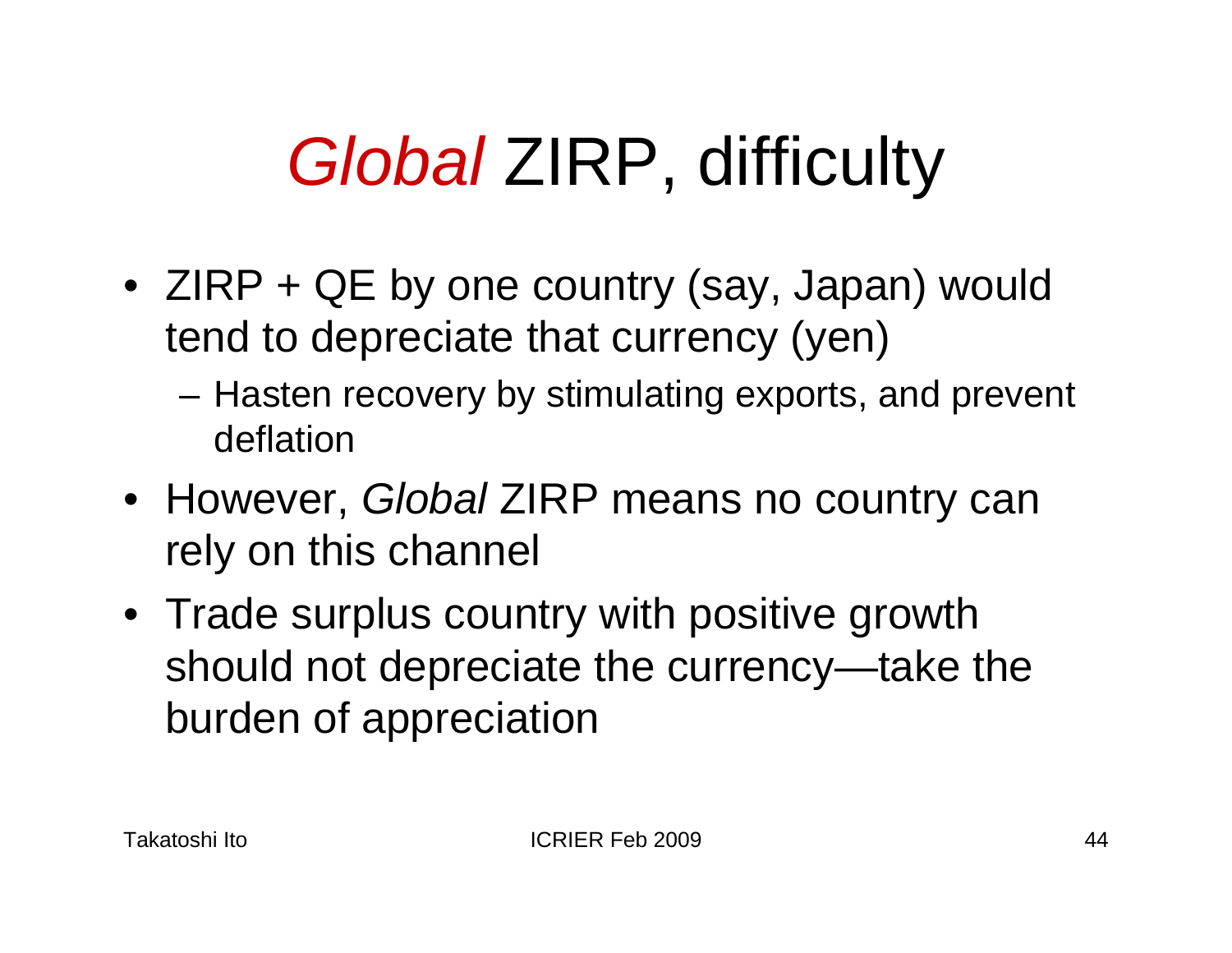## Fiscal Policy

- Are we all old-fashioned Keynesians?
- What happened to all those theories that deny effectiveness of fiscal policy?
	- Ricardian equivalence
	- Mundell-Flemming model
	- –Politicians' rent-seeking
- Is the fiscal stimulus package (of US, China, France, others) size too small or too large?
- Fiscal stimulus to favor domestic companies and markets  $\rightarrow$  Need to protect employment  $\rightarrow$  Are we heading toward global protectionism?